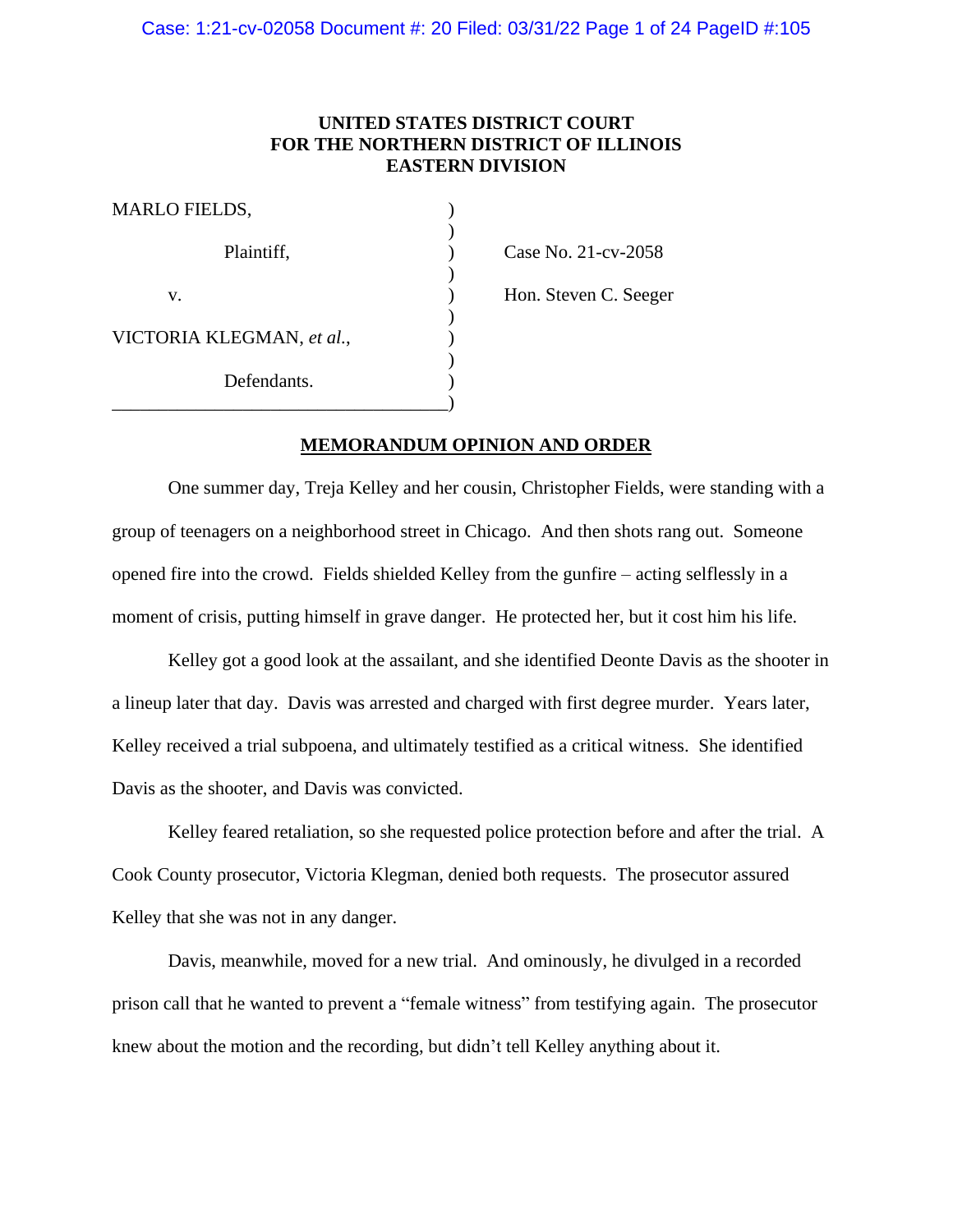## Case: 1:21-cv-02058 Document #: 20 Filed: 03/31/22 Page 2 of 24 PageID #:106

Almost three months after she testified, tragedy struck again. An assailant shot and killed Kelley. For the second time, the family grieved an unspeakable loss.

Her mother, Marlo Fields, ultimately brought this suit against Klegman and other unknown state agents at Cook County, alleging a state-created danger under the Due Process Clause. Klegman moved to dismiss for failure to state a claim.

For the reasons that follow, the motion to dismiss is granted.

#### **Background**

At the motion to dismiss stage, the Court must accept as true the well-pleaded allegations of the complaint. *See Lett v. City of Chicago*, 946 F.3d 398, 399 (7th Cir. 2020). The Court "offer[s] no opinion on the ultimate merits because further development of the record may cast the facts in a light different from the complaint." *Savory v. Cannon*, 947 F.3d 409, 412 (7th Cir. 2020).

Plaintiff Marlo Fields is the personal representative of the estate of Treja Kelley, who is deceased. *See* Cplt., at ¶ 2 (Dckt. No. 1). Fields is Kelley's mother. *See* Pl.'s Mtn. to Stay, at ¶ 6 (Dckt. No. 9).

In June 2016, Deonte Davis fired shots into a crowd of teenagers enjoying themselves on the streets of Chicago. *See* Cplt., at ¶ 5 (Dckt. No. 1). The group included Kelley and her cousin, Christopher Fields. *Id.* They were 15 and 17 years old, respectively. *Id.* They were teenagers full of potential, with their whole lives ahead of them.

During the shooting, Christopher Fields put himself in harm's way to protect Kelley from the gunfire. *Id.* He saved her, but he could not save himself. *Id.*

Later that day, Kelley viewed a lineup and identified Davis as the shooter. *Id.* The police arrested Davis that evening and charged him with first degree murder. *Id.*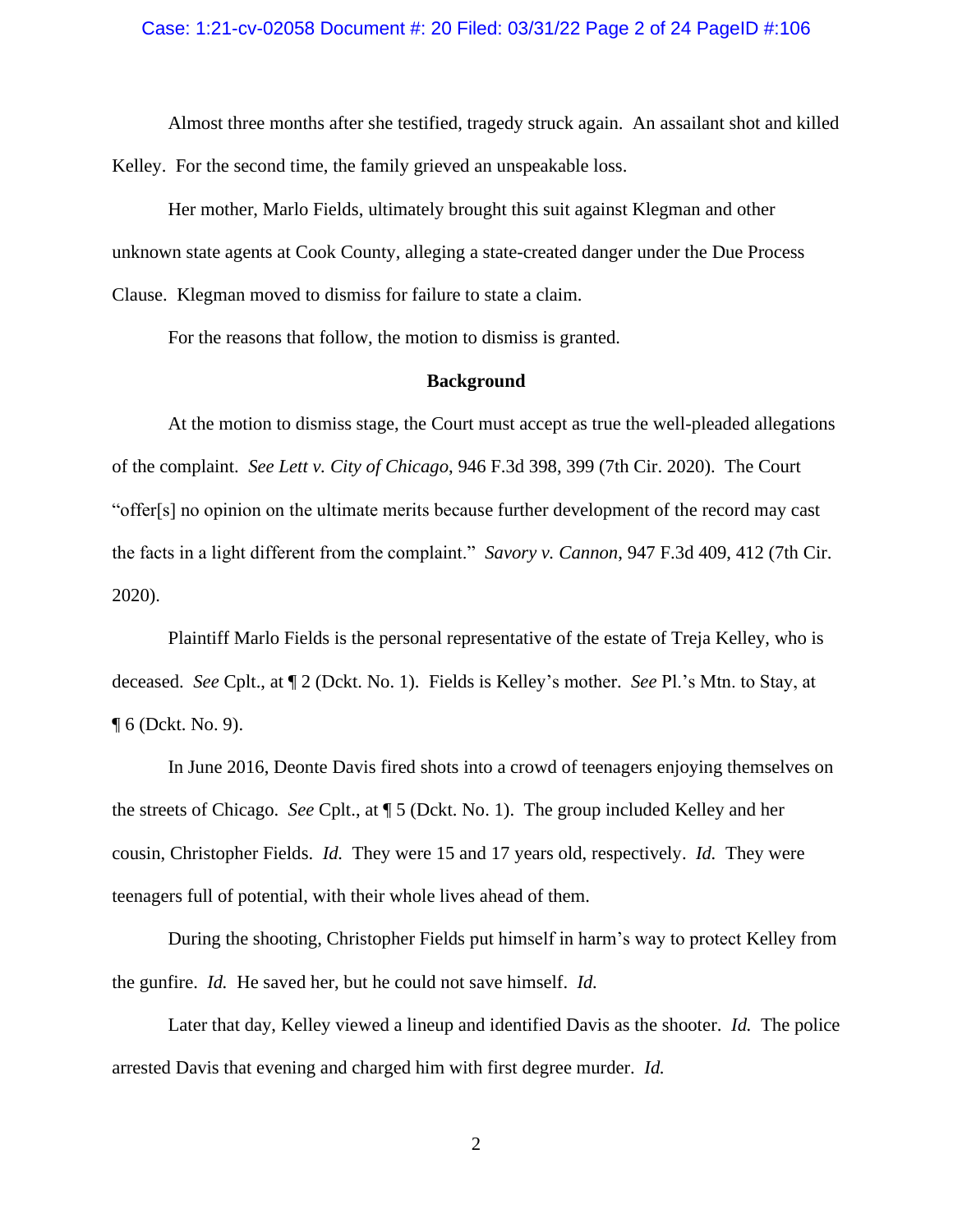#### Case: 1:21-cv-02058 Document #: 20 Filed: 03/31/22 Page 3 of 24 PageID #:107

Almost three years later, in April 2019, Kelley received a subpoena to testify at Davis's criminal trial. *Id.* at ¶ 7. After receiving the subpoena, Kelley and Marlo Fields (again, her mother) asked Defendant Victoria Klegman – a Cook County prosecutor – for police protection for Kelley. *Id.* at ¶¶ 3, 8. Apparently, an investigation into the shooting revealed Davis's connection with a street gang, so Kelley worried that testifying would make her a target. *Id.* Klegman denied the request. *Id.* 

Kelley complied with the subpoena, did her civic duty, and testified at Davis's trial. *Id.* at ¶ 9. In fact, Kelley was the only eyewitness subpoenaed for the trial, and her testimony was a crucial part of the prosecution's case. *Id.* Davis was convicted of first degree murder. *Id.*

Shortly after trial, Kelley and her mother approached the prosecutor once again. *Id.* at ¶ 10. Kelley feared for her safety and asked for police protection a second time. *Id.* Klegman reassured her that there was "less than [a] 1% chance that anything would happen" and that there would be "no retaliation" after Davis's incarceration. *Id.* So Klegman denied the second request for protection.

Davis later moved for a new trial. *Id.* at  $\P$  11. Around that time, the jail recorded a conversation in which Davis asked how to prevent the "female civilian witness" from testifying. *Id.* Klegman and others in the Cook County State's Attorney's Office knew about Davis's motion and the recording, but they didn't tell Kelley. *Id.* at ¶ 12.

Kelley's worst fears came true in September 2019, roughly three months after she testified. She was shot five times and killed by an unknown assailant. *Id.* at ¶ 13. Kelley was pregnant at the time of her death, and her unborn child was also killed. *Id.*

The police investigated and apprehended Kavarian Rogers for Kelley's murder in April 2020. *Id.* at ¶ 14. Rogers was arrested on the grounds that he was hired to "execute" Kelley to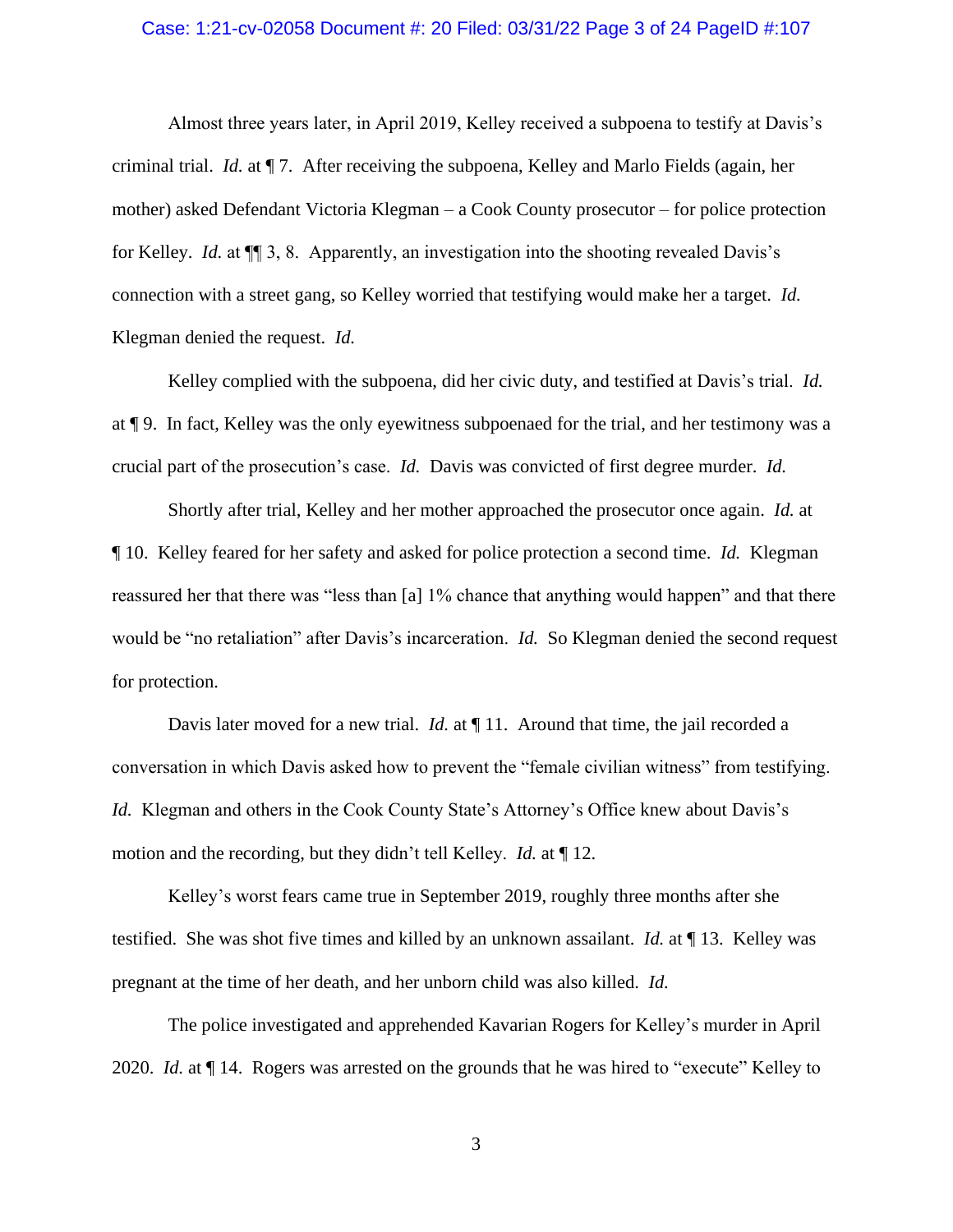#### Case: 1:21-cv-02058 Document #: 20 Filed: 03/31/22 Page 4 of 24 PageID #:108

keep her silent. *Id.* Rogers purportedly told others that he was paid to kill "a girl who testified against somebody." *Id.*

Fields filed this action on behalf of Kelley's estate. She brought one count under 42 U.S.C. § 1983 against Klegman and John Doe(s) and Jane Doe(s), in their individual and official capacities as agents of Cook County. *Id.* at ¶¶ 15–21. She alleged that Klegman and other unknown state actors violated Kelley's due process rights by creating a danger, and by failing to protect her from that danger, after she testified against Davis.<sup>1</sup> *Id.* at  $\P$  20.

Klegman moved to dismiss the complaint for failure to state a claim. *See* Defs.' Mtn. to Dismiss (Dckt. No. 6). The unidentified John Doe and Jane Doe defendants obviously did not respond, but the complaint alleges that the claims against them are functionally the same as the claim against Klegman. *See* Cplt., at ¶ 4 (Dckt. No. 1) (alleging that the John Doe and Jane Doe defendants "had knowledge and committed acts similar and on par with those alleged against Klegman"). So the Court will consider them all together.

In response to the motion, Fields agreed to dismiss without prejudice the claims against Klegman in her official capacity. So the official capacity claims against the Defendants are dismissed.<sup>2</sup> See Pl.'s Resp. to Defs.' Mtn. to Dismiss, at 6 (Dckt. No. 17).

#### **Legal Standard**

A motion to dismiss under Rule 12(b)(6) challenges the sufficiency of the complaint, not the merits of the case. *See* Fed. R. Civ. P. 12(b)(6); *Gibson v. City of Chicago*, 910 F.2d 1510,

<sup>&</sup>lt;sup>1</sup> The complaint also alleges in passing that Defendants violated Kelley's Eighth Amendment rights. See Cplt., at ¶ 20 (Dckt. No. 1). There is no state-created-danger claim sounding in the Eighth Amendment, and neither party ever discusses the Eighth Amendment in their briefs. Kelley was never imprisoned, either, so she could not suffer punishment within the meaning of the Eighth Amendment. The Court *sua sponte* dismisses any claims based on the Eighth Amendment.

<sup>&</sup>lt;sup>2</sup> If Fields intended to drop the official capacity claim against Klegman (only), but retain the official capacity claims against the unknown defendants, then Fields can file a motion for leave to amend. But the complaint alleges that they are similarly situated, so the result presumably should be the same.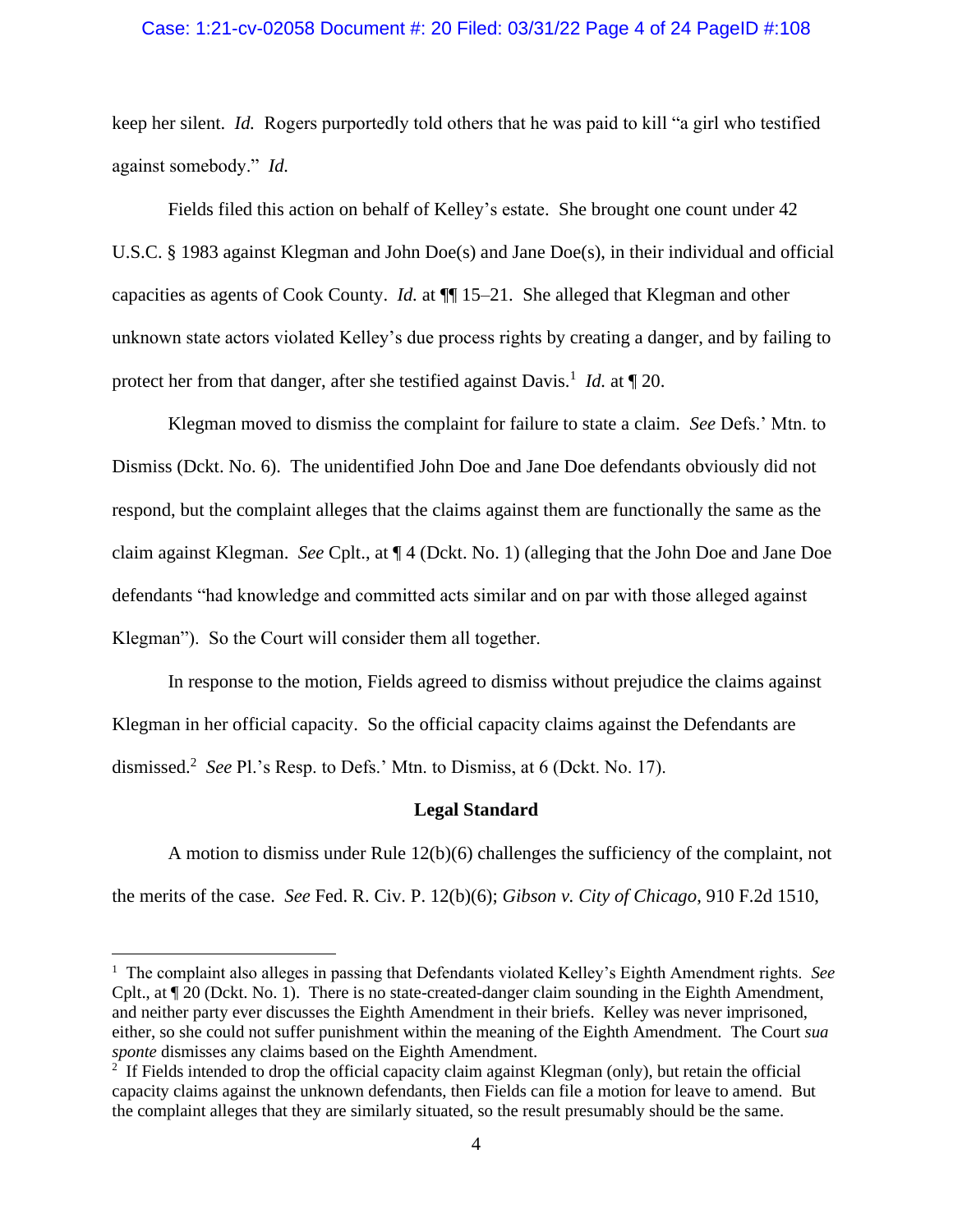## Case: 1:21-cv-02058 Document #: 20 Filed: 03/31/22 Page 5 of 24 PageID #:109

1520 (7th Cir. 1990). In considering a motion to dismiss, the Court must accept as true all wellpleaded facts in the complaint and draw all reasonable inferences in the plaintiff's favor. *See AnchorBank, FSB v. Hofer*, 649 F.3d 610, 614 (7th Cir. 2011). To survive, the complaint must give the defendant fair notice of the basis for the claim, and it must be facially plausible. *See Ashcroft v. Iqbal*, 556 U.S. 662, 678 (2009); *see also Bell Atl. Corp. v. Twombly*, 550 U.S. 544, 555 (2007). "A claim has facial plausibility when the plaintiff pleads factual content that allows the court to draw the reasonable inference that the defendant is liable for the misconduct alleged." *Iqbal*, 556 U.S. at 678.

When reviewing a motion to dismiss under Rule 12(b)(6), the court may consider "the complaint itself, documents attached to the complaint, documents that are critical to the complaint and referred to in it, and information that is subject to proper judicial notice." *Geinosky v. City of Chicago*, 675 F.3d 743, 745 n.1 (7th Cir. 2012).

#### **Analysis**

The Due Process Clause of the Fourteenth Amendment provides that "[n]o State shall . . . deprive any person of life, liberty, or property, without due process of law." *See* U.S. Const. amend. XIV, § 1. For present purposes, the key word is the "State" – no "*State*" shall deprive a person of freedom. *Id.* (emphasis added). The provision is about protecting We The People from government power. It is not about protecting people from other people.

The Due Process Clause of the Fourteenth Amendment "is a restraint upon *governmental* action," so it "does not impose a duty on the state to protect against injuries inflicted by private actors." *See First Midwest Bank, Guardian of Est. of LaPorta v. City of Chicago*, 988 F.3d 978, 987 (7th Cir. 2021) (emphasis in original). The purpose of the Due Process Clause is "to protect the people from the State, not to ensure that the State protect[s] them from each other." *See*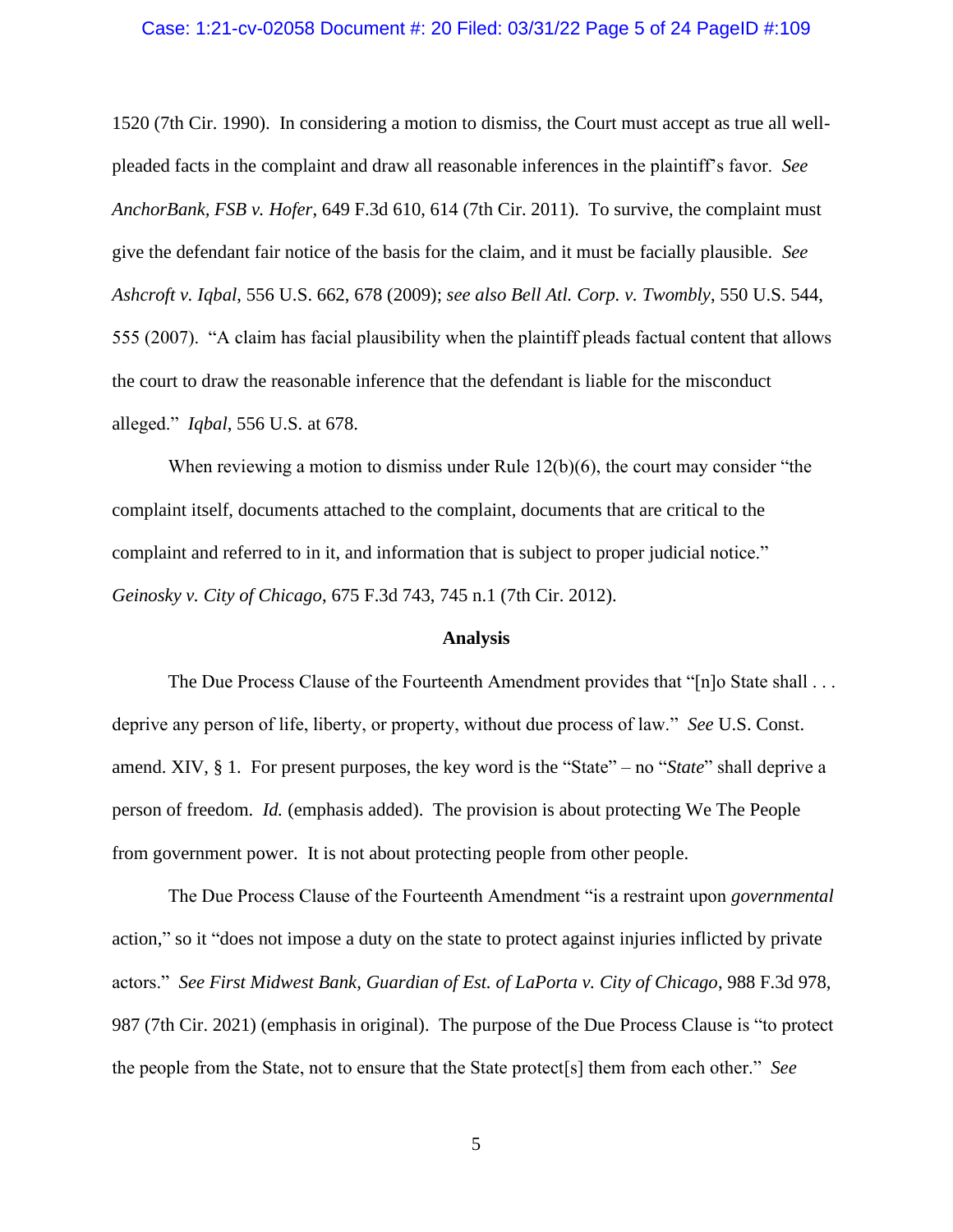## Case: 1:21-cv-02058 Document #: 20 Filed: 03/31/22 Page 6 of 24 PageID #:110

*DeShaney v. Winnebago Cnty. Dep't of Soc. Servs.*, 489 U.S. 189, 196 (1989); *see also First Midwest Bank*, 988 F.3d at 987 ("The state does not have a due-process duty to protect against acts of private violence.").

"Although the Due Process Clause of the Fourteenth Amendment prevents the state from infringing on an individual's right to life, liberty, or property, it does not impose an affirmative obligation on the state to ensure that those interests do not come to harm through other means." *D.S. ex rel. Stahl v. E. Porter Cnty. Sch. Corp.*, 799 F.3d 793, 798 (7th Cir. 2015) (cleaned up). "The bill of rights protects people from the government but does not oblige the government to furnish protection against private violence. In this sense the Constitution is a charter of negative liberties." *Witkowski v. Milwaukee County*, 480 F.3d 511, 512 (7th Cir. 2007).

Courts have recognized two limited exceptions when a party can bring a due process claim against a state actor for an injury at the hands of a private party. The first is the so-called "special relationship" exception, which really means a custodial exception. *See Paine v. Cason*, 678 F.3d 500, 510 (7th Cir. 2012) ("Some decisions call this a special-relationship exception to *DeShaney,* but we prefer to avoid the jargon. There's no need to hunt for 'special relationships' (what makes one 'special,' anyway?), and it is misleading to treat augmented risk as an 'exception' to *DeShaney*."). Basically, the state must protect people in its custody.

The exception recognizes that "when a state has custody over a person, it must protect him because no alternate avenues of aid exist." *Buchanan-Moore v. County of Milwaukee*, 570 F.3d 824, 827 (7th Cir. 2009). The special relationship exception applies in custodial settings, such as a case about an inmate attacking another inmate, so it does not apply here. *See, e.g.*, *K.H. ex rel. Murphy v. Morgan*, 914 F.2d 846, 849 (1990) (noting that when the state places a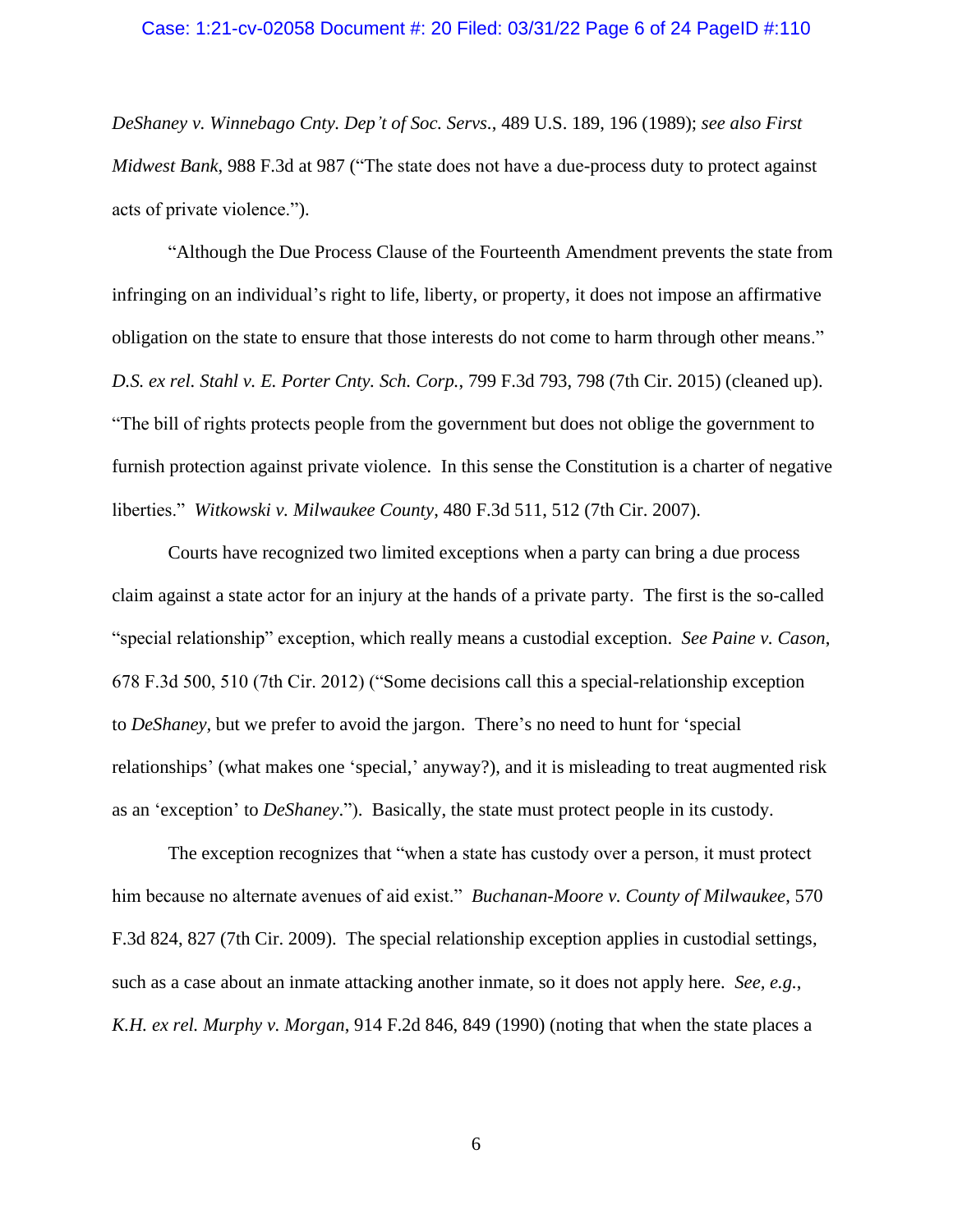#### Case: 1:21-cv-02058 Document #: 20 Filed: 03/31/22 Page 7 of 24 PageID #:111

person in danger in a custodial setting, "the state would be a doer of harm rather than merely an inept rescuer, just as the Roman state was a doer of harm when it threw Christians to lions").

The second exception involves a "state-created danger." *See Doe v. Village of Arlington Heights*, 782 F.3d 911, 916–17 (7th Cir. 2015). The state-created danger exception appears to have originated from a few sentences in the Supreme Court's decision in *DeShaney*.

There, the Supreme Court rejected a substantive due process claim against social workers who failed to intervene to protect a child from abuse by his father. *See DeShaney*, 489 U.S. at 192–94. The mother claimed that child-welfare caseworkers had reason to suspect abuse, but did nothing to protect the child from violence at the hands of his father. *Id.*

The Supreme Court concluded that, "[a]s a general matter," a "State's failure to protect an individual against private violence simply does not constitute a violation of the Due Process Clause." *Id.* at 197. The Supreme Court rooted its holding in the constitutional text, which protects the people from the state, but does not require the state to protect people from other people. "[N]othing in the language of the Due Process Clause itself requires the State to protect the life, liberty, and property of its citizens against invasion by private actors. The Clause is phrased as a limitation on the State's power to act, not as a guarantee of certain minimal levels of safety and security." *Id.* at 195. That is, the Due Process Clause "forbids the State itself to deprive individuals of life, liberty, or property without 'due process of law,' but its language cannot fairly be extended to impose an affirmative obligation on the State to ensure that those interests do not come to harm through other means." *Id.*

*DeShaney* held that the Due Process Clause does not impose a freestanding duty on the part of the government to protect members of the public from harming each other. *Id.* at 196. And because "the State had no constitutional duty to protect Joshua against his father's violence,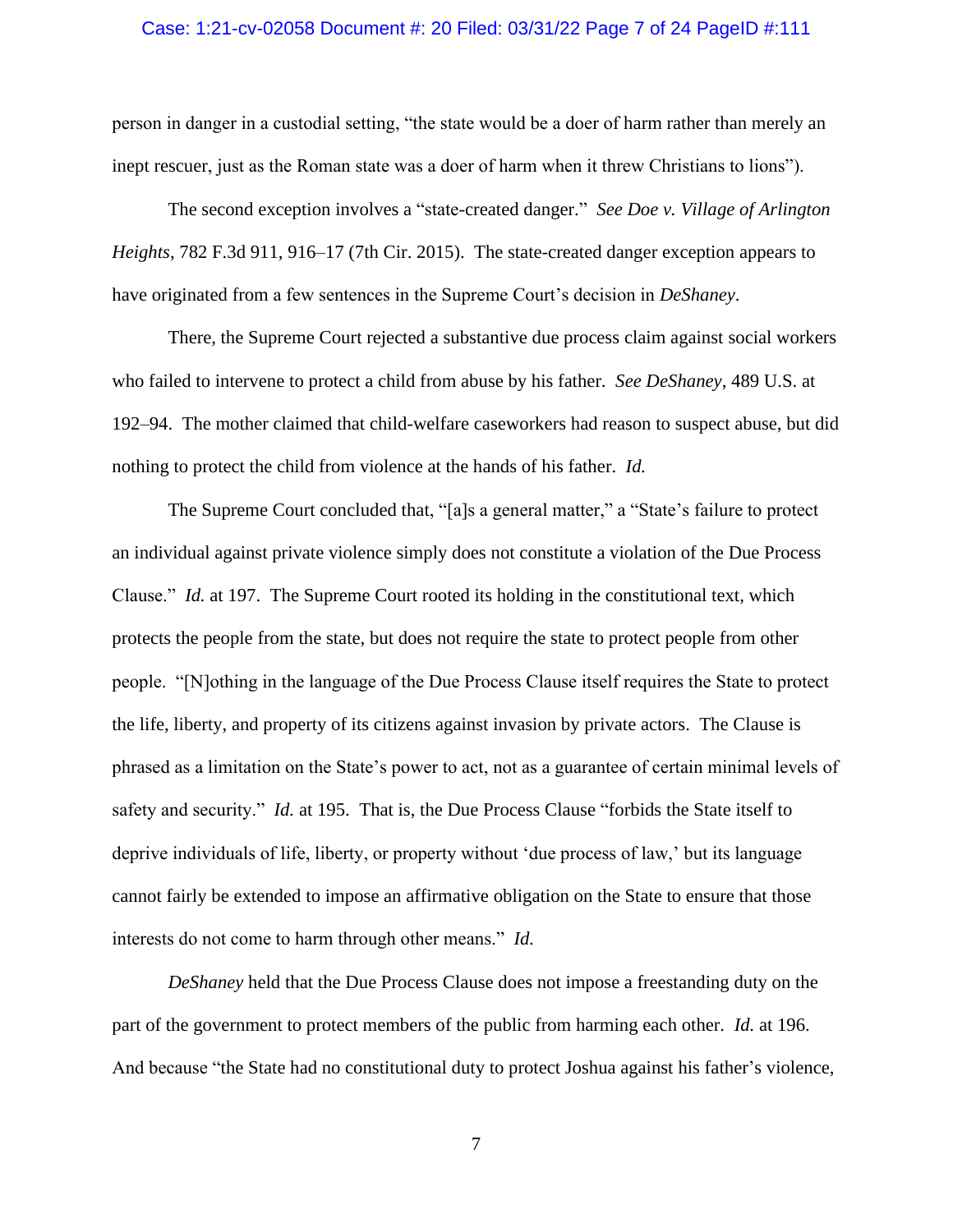#### Case: 1:21-cv-02058 Document #: 20 Filed: 03/31/22 Page 8 of 24 PageID #:112

its failure to do so – though calamitous in hindsight – simply does not constitute a violation of the Due Process Clause." *Id.* at 202.

Along the way, the Supreme Court noted that the state itself had not created the danger to the child. "While the State may have been aware of the dangers that Joshua faced in the free world, it played no part in their creation, nor did it do anything to render him more vulnerable to them." *Id.* at 201; *see also id.* at 197 (noting that "petitioners concede the State played no part in creating" the danger); *id.* at 201–02 ("It may well be that, by voluntarily undertaking to protect Joshua against a danger it concededly played no part in creating, the State acquired a duty under state tort law to provide him with adequate protection against that danger.").

The Supreme Court noted in passing that the state "played no role in the[] creation" of the dangers. *Id.* at 201. That caveat became the toehold for the state-created danger doctrine.

The key sentence came in the context of explaining why the case was different than cases involving a custodial setting, as the surrounding text – including the preceding paragraphs, and the topic sentence of the paragraph in question – make clear. *Id.* The opening sentences reveal that the Supreme Court was distinguishing the case from a custodial setting. *Id.* ("The *Estelle– Youngberg* analysis simply has no applicability in the present case. Petitioners concede that the harms Joshua suffered occurred not while he was in the State's custody, but while he was in the custody of his natural father, who was in no sense a state actor.").

*DeShaney* is, perhaps, an awkward source for the state-created danger doctrine. After all, the case repudiated the notion that the state could have liability for failing to prevent bad acts by private actors. *See Est. of Romain v. City of Gross Pointe Farms*, 935 F.3d 485, 493 (6th Cir. 2019) (Murphy, J., concurring) ("In many respects, *[DeShaney](https://1.next.westlaw.com/Link/Document/FullText?findType=Y&serNum=1989027114&pubNum=0000780&originatingDoc=Ia2883ee0beca11e9a85d952fcc023e60&refType=RP&originationContext=document&transitionType=DocumentItem&ppcid=83a39217113447e4abddf5ae581094b8&contextData=(sc.UserEnteredCitation))* is a surprising source for this right. More than any other case, that decision teaches that the Due Process Clause's text –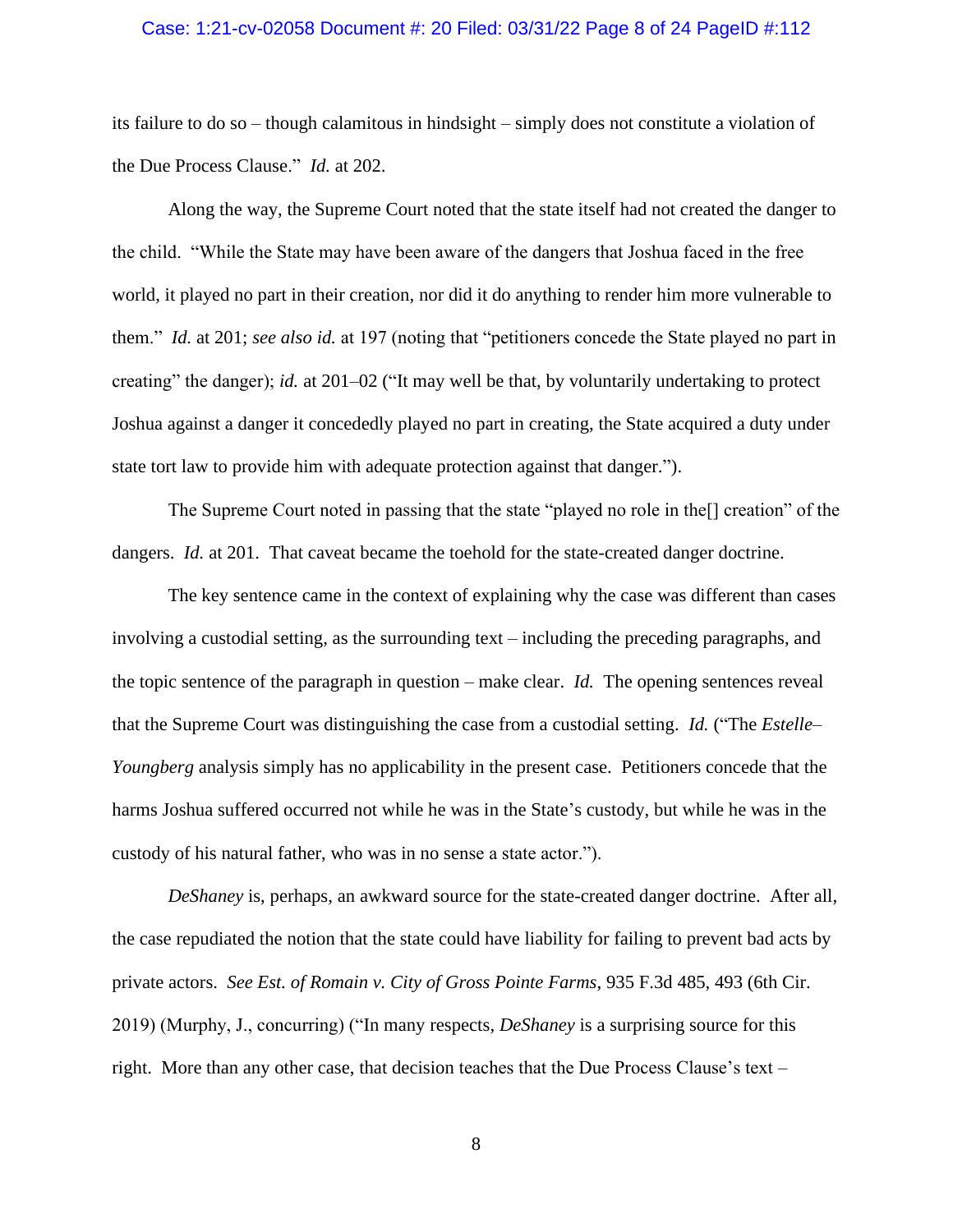#### Case: 1:21-cv-02058 Document #: 20 Filed: 03/31/22 Page 9 of 24 PageID #:113

focused on *state* deprivations of life, liberty, or property without adequate process – makes the clause a poor fit for claims that the state refused to protect a person from *private* deprivations of life, liberty, or property.") (emphasis in original).

The Supreme Court did not weigh-in on how, if at all, the outcome would have been different if the state had created the danger. The Supreme Court simply noted that the state did not create the danger. The Supreme Court did not come out and say that if the state plays a role in creating or increasing the danger, then the state itself has "deprive[d] any person of life" within the meaning of the Due Process Clause. *See* U.S. Const. amend. XIV, § 1. At most, the Supreme Court "hinted that the Constitution *might* support liability," but that's about it. *See Weiland v. Loomis*, 938 F.3d 917, 921 (7th Cir. 2019) (emphasis in original).

Be that as it may, in the intervening decades, a considerable body of law has taken root and branched out. A due process claim about a state-created danger has three elements: "(1) the government, by its affirmative acts, created or increased a danger to the plaintiff; (2) the government's failure to protect against the danger caused the plaintiff's injury; and (3) the conduct in question 'shocks the conscience.'" *Est. of Her v. Hoeppner*, 939 F.3d 872, 876 (7th Cir. 2019) (quoting *Flint v. City of Belvidere*, 791 F.3d 764, 770 (7th Cir. 2015)); *see also Johnson v. Rimmer*, 936 F.3d 695, 708 (7th Cir. 2019); *but see Weiland*, 938 F.3d at 920–21 (casting doubt on whether the three-part test is properly rooted in *DeShaney*, without resolving the issue).

The state-created danger exception is "quite narrow" and reserved for "egregious" conduct by public officials. *See Est. of Her*, 939 F.3d at 876 (citing *Doe*, 782 F.3d at 917). A person bringing a state created danger claim faces a "difficult road." *See Jackson v. Indian Prairie Sch. Dist. 204*, 653 F.3d 647, 654 (7th Cir. 2011); *see also Est. of Allen v. Rockford*, 349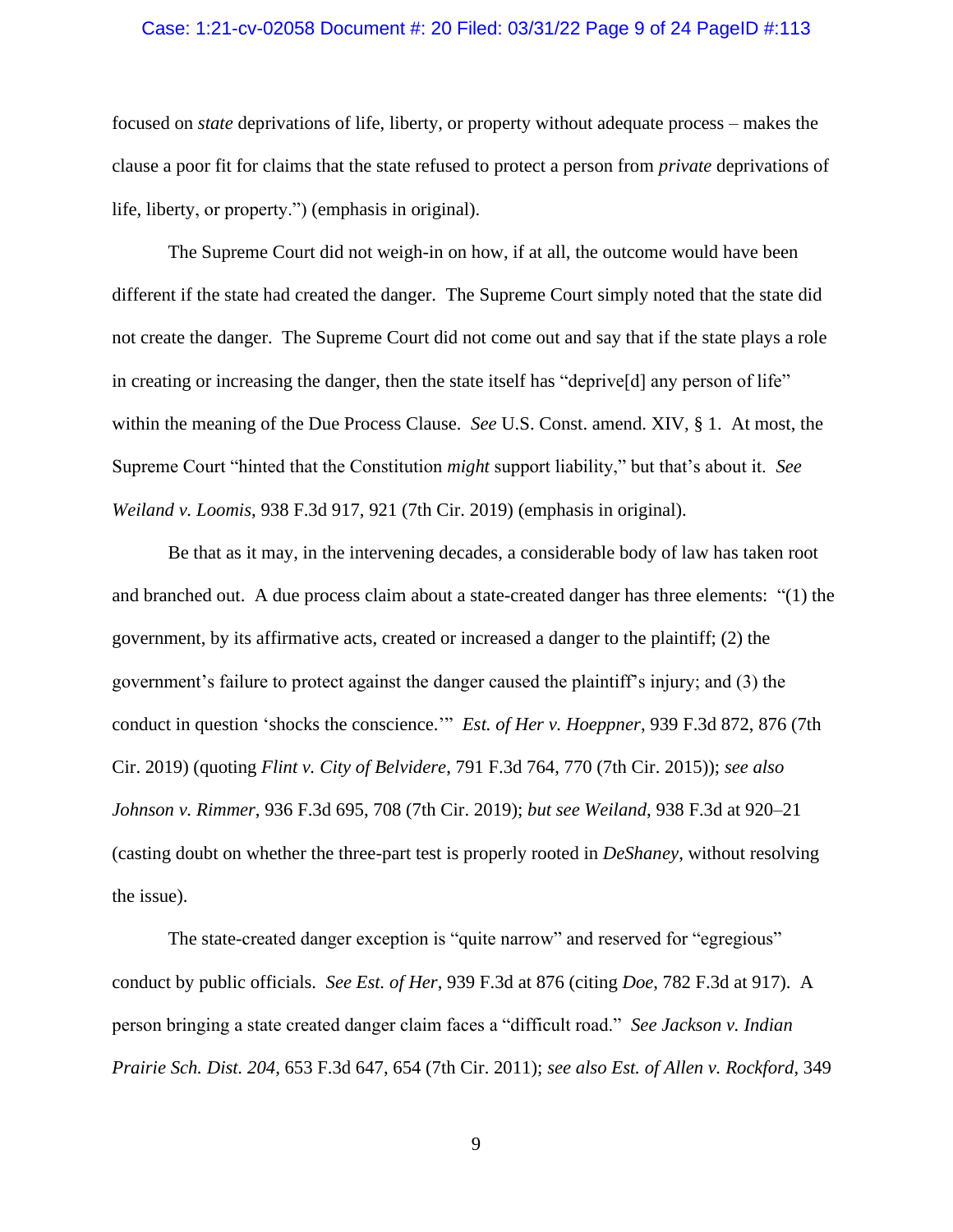F.3d 1015, 1022 (7th Cir. 2003) ("[C]ases in which we have either found or suggested that liability attaches under the 'state-created danger' exception are rare and often egregious.").

Fields's complaint fails to state a claim, based on all three elements.

## **I. Creating the Danger**

First, the complaint does not allege facts showing that Klegman affirmatively created or increased a danger to Kelley. The two gunmen posed a danger to Kelley, and the state did not create that danger.

"A plaintiff must show that the state affirmatively placed him in a position of danger and that the state's failure to protect him from that danger was the proximate cause of his injury." *First Midwest Bank*, 988 F.3d at 988. Courts often say that the state "must create or increase a danger" faced by an individual. *See, e.g.*, *Johnson*, 936 F.3d at 708; *King ex rel. King v. E. St. Louis Sch. Dist. 189*, 496 F.3d 812, 818 (7th Cir. 2007).

But the standard "create *or increase* must not be interpreted so broadly as to erase the essential distinction between endangering and failing to protect." *See Sandage v. Bd. of Comm'rs*, 548 F.3d 595, 599 (7th Cir. 2008) (emphasis in original); *see also Doe*, 782 F.3d at 917. "The former may amount to a constitutional violation if other facts are present; the latter is simple negligence." *Est. of Her*, 939 F.3d at 877. "If all that were required was a causal relation between inaction and harm, the rule of *DeShaney* would be undone . . . ." *Sandage*, 548 F.3d at 599.

So, "[w]hen courts speak of the state's 'increasing' the danger of private violence, they mean the state *did something* that turned a potential danger into an actual one, rather than that it just stood by and did nothing to prevent private violence." *Id.* at 600 (emphasis added); *see also Buchanan-Moore*, 570 F.3d at 827 ("[T]he so-called state-created danger exception provides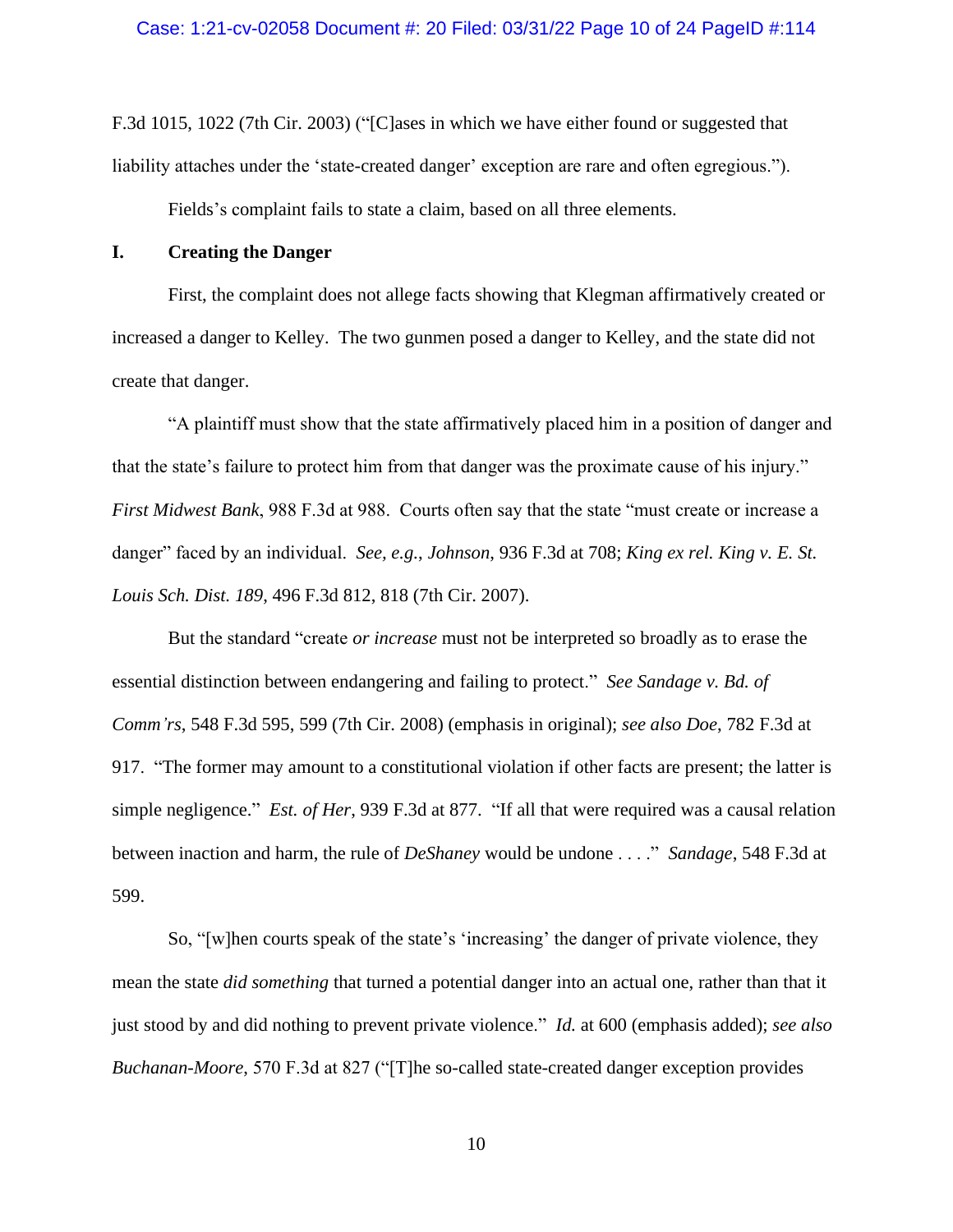#### Case: 1:21-cv-02058 Document #: 20 Filed: 03/31/22 Page 11 of 24 PageID #:115

that 'liability exists when the state affirmatively places a particular individual in a position of danger the individual would not otherwise have faced.'"); *Paine*, 678 F.3d at 510 ("Several decisions in this and other circuits hold that people propelled into danger by public employees have a good claim under the Constitution.").

The state creates or increases a danger by taking away a person's ability to protect himself or herself. *See Witkowski*, 480 F.3d at 513 ("[T]he Constitution does not require the government to protect citizens from privately created danger. It may, however, demand protection if the state disables people from protecting themselves; having rendered someone helpless, the state must supply the sort of defenses that the person could have provided on his own."); *Weiland*, 938 F.3d at 921 ("Several decisions in this circuit find liability outside of prisons when the state has disabled or undermined self-help or sources of private assistance."); *Monfils v. Taylor*, 165 F.3d 511, 517 (7th Cir. 1998).

A good example is *Vaughn v. City of Chicago*, 2014 WL 3865838 (N.D. Ill. 2014). There, the police ordered Vaughan, at gunpoint, to put down a stick that he was carrying for self-protection during a fight. *Id.* at \*1. When he put it down, someone attacked him with a baseball bat. The state created the danger by taking away his defenses. *Id.* at \*2–3; *see also McDowell v. Village of Lansing*, 763 F.3d 762, 766–67 (7th Cir. 2014) (addressing a person who followed the orders of the police to get on the ground after being chased, and who then got kicked in the head).

The state also creates or increases a danger by putting someone in a precarious spot, such as leaving a vulnerable person on a roadside late at night, or dumping him in the middle of the wilderness, or putting him in a snake pit. *See, e.g.*, *Paine*, 678 F.3d at 511 ("[I]t *is* clearly established that the police may not create a danger, without justification, by arresting someone in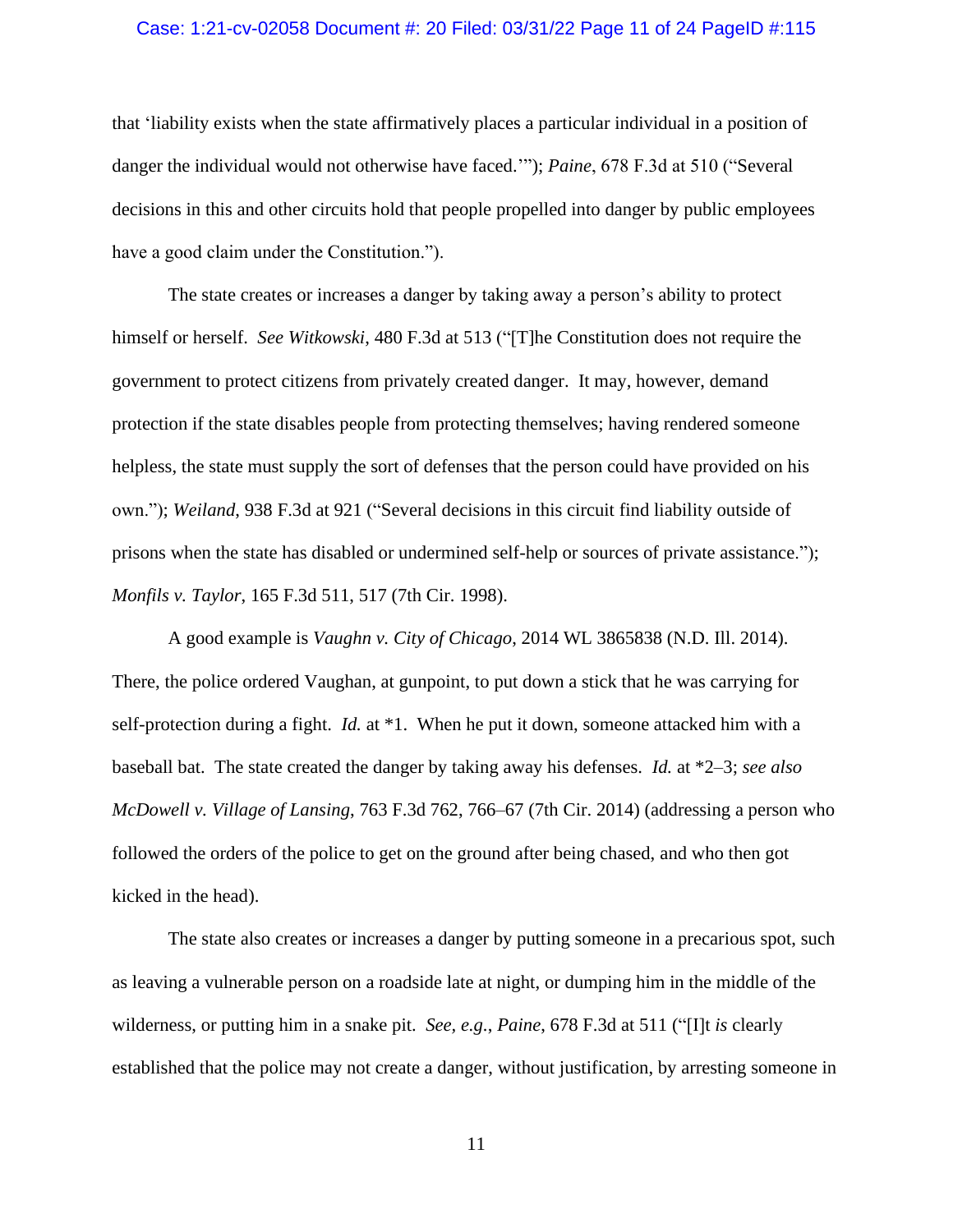#### Case: 1:21-cv-02058 Document #: 20 Filed: 03/31/22 Page 12 of 24 PageID #:116

a safe place and releasing her in a hazardous one while unable to protect herself . . . .") (emphasis in original); *Reed v. Gardner*, 986 F.2d 1122, 1126 (7th Cir. 1993) (discussing drunk passengers in a car, after arresting the driver); *Collignon v. Milwaukee County*, 163 F.3d 982, 987 (7th Cir. 1998) ("It would present a much different situation than we have here if a state actor 'released' a pre-trial detainee by, for example, dumping him in the wilderness."); *Witkowski*, 480 F.3d at 513 ("[I]f the state puts a man in a position of danger from private persons and then fails to protect him . . . it is as much an active tortfeasor as if it had thrown him into a snake pit.").

Fields argues that Klegman took steps that created or increased a danger to Kelley. The purported acts include: (1) subpoenaing Kelley to testify at Davis's criminal trial, and thus compelling Kelley to testify against her will; (2) refusing to provide Kelley with police protection before and after Davis's trial; (3) failing to inform Kelley that Davis had moved for a new trial; (4) telling Kelley that the risk of retaliation was less than one percent; (5) failing to inform Kelley about the recording of Davis expressing a desire to stop a female witness from testifying; and (6) failing to revisit the false assurances of safety after learning about the recording. *See* Pl.'s Resp. to Defs.' Mtn. to Dismiss, at 4 (Dckt. No. 17).

Nothing in that list is an act that created or increased a danger to Kelley. Many of them are not even *acts*. They're knowledge, followed by inaction. But the Supreme Court in *DeShaney* distinguished between acts and a failure to act. "In the substantive due process analysis, it is the State's *affirmative act* of restraining the individual's freedom to act on his own behalf – through incarceration, institutionalization, or other similar restraint of personal liberty – which is the 'deprivation of liberty' triggering the protections of the Due Process Clause, *not its failure to act* to protect his liberty interests against harms inflicted by other means." *DeShaney*,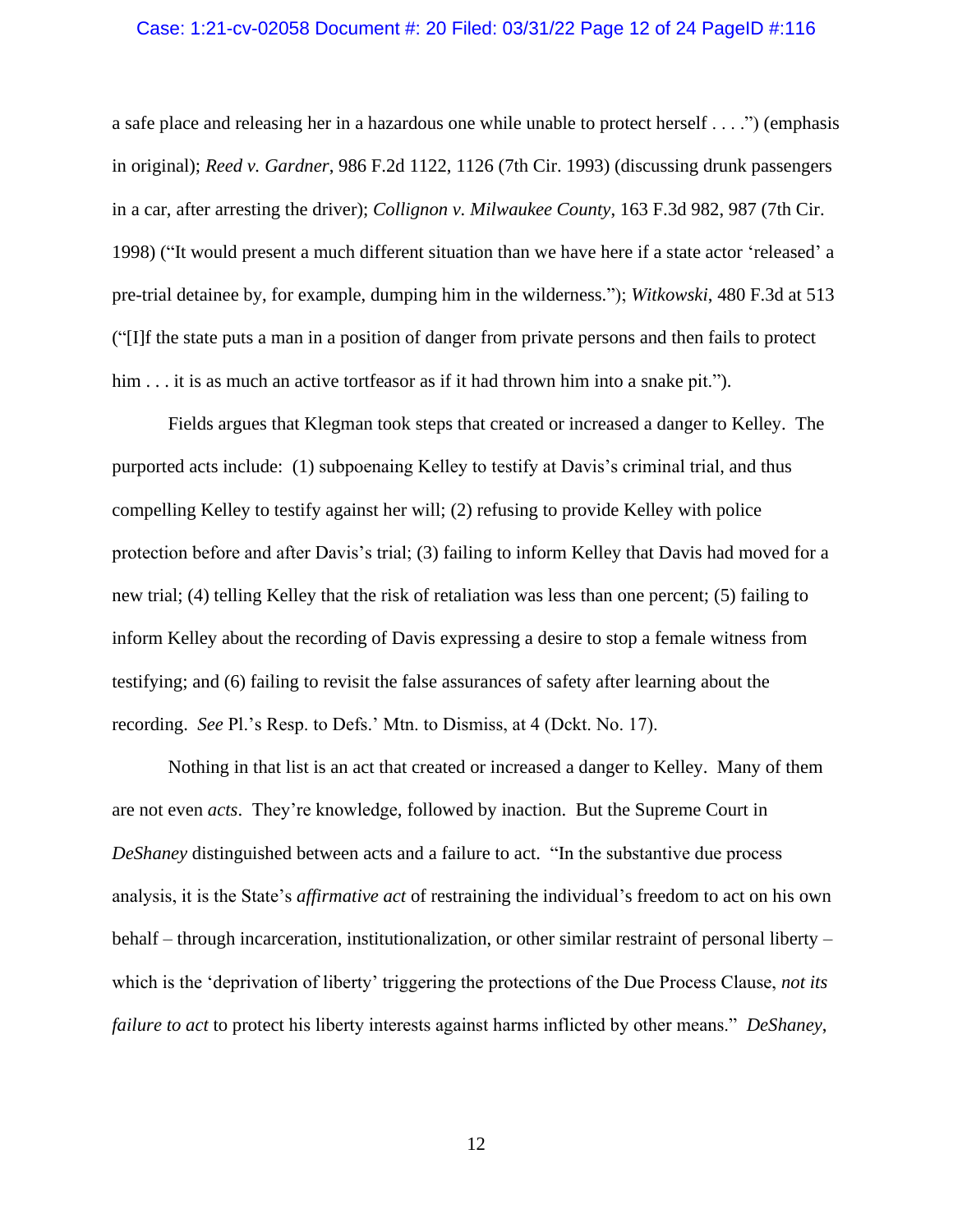489 U.S. at 200; *see also Est. of Her*, 939 F.3d at 876 (stating that the state-created danger doctrine requires "affirmative acts" by the government).

Knowledge of danger, followed by inaction, cannot give rise to a claim. *DeShaney* put that question to bed. "The affirmative duty to protect arises *not from the State's knowledge* of the individual's predicament or from its expressions of intent to help him, but from the limitation which it has imposed on his freedom to act on his own behalf." *DeShaney*, 489 U.S. at 200 (emphasis added). After all, *DeShaney* involved allegations that the case workers were "aware of the dangers that Joshua faced in the free world," but that awareness did not give rise to a claim. *Id.* at 201.

There is a difference between doing *nothing* and doing *harm*. Doing nothing cannot give rise to a claim, because inaction is not state action that deprives a person of life. But an affirmative act that makes the situation *worse* – by exposing the person to a new danger, or by placing the person in greater peril – potentially can give rise to a claim. The key principle is all too familiar: "do no harm."

Several of Klegman's allegations fall into that "knowledge plus inaction" bucket. For example, allegations about Klegman's knowledge – including knowledge about the motion for a new trial, and the recording, and so on – involved inaction. Allowing a claim to proceed based on those facts would erase the line drawn by the Seventh Circuit between action and inaction – between *creating* a danger and *failing to prevent* a danger. *See Sandage*, 548 F.3d at 599 ("If all that were required was a causal relation between inaction and harm, the rule of *DeShaney* would be undone . . . ."); *Windle v. City of Marion*, 321 F.3d 658, 662 (7th Cir. 2003) ("Appellant fails to grasp that she has to establish that the police failed to protect her from a danger *they created*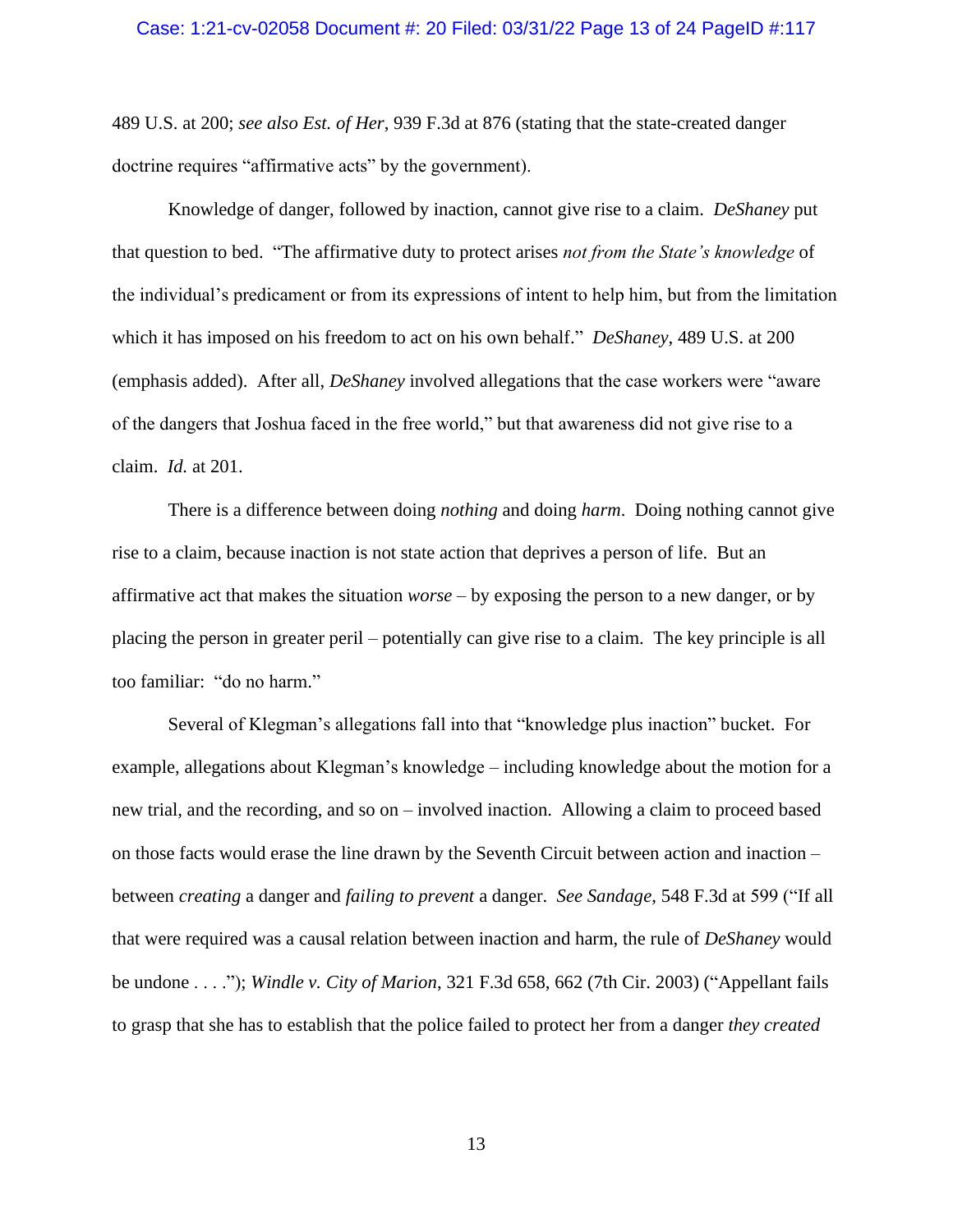### Case: 1:21-cv-02058 Document #: 20 Filed: 03/31/22 Page 14 of 24 PageID #:118

*or made worse*. She confuses the inert failure to protect with the proactive creation or exacerbation of danger.") (emphasis in original).

Many of the allegations in the complaint are about inaction, meaning a failure to protect despite knowledge of a danger. Putting inaction aside, the complaint alleges only two affirmative acts: (1) subpoenaing Kelley to testify; and (2) telling Kelley that the risk was low. Neither theory can give rise to a claim.

Serving a subpoena did not create or increase a danger to Kelley. The danger was there when the shots rang out, and Kelley was in the line of fire. She was in a dangerous position long before the trial subpoena arrived.<sup>3</sup>

Granted, testifying against the shooter is more dangerous than *not* testifying against the shooter. So, in that limited sense, the government increased the danger. But not everything that increases danger can give rise to a claim under the state-created danger exception. Often, the state – through actions like subpoenas – must increase a danger for one person to decrease a danger for the whole community. For example, sometimes "the government encourages a person to expose himself to danger . . . by asking [them] to participate in a drug sting as a confidential informant or accept a risky government job." *Slade v. Bd. of Sch. Dirs.*, 702 F.3d 1027, 1032 (7th Cir. 2012). But that request "does not create liability under the due process clause just

<sup>&</sup>lt;sup>3</sup> If serving a subpoena could give rise to a claim, one can imagine intractable problems with line drawing. Is it a claim if the state serves a subpoena and forces a witness to walk through a minefield to get to the courthouse? What about requiring the witness to get to the courthouse by walking through a public square with sniper fire (akin to Sarajevo in the 1990s)? What about requiring the witness to testify against a dangerous person who puts a "hit" out on any witnesses? Testifying against a dangerous person, without more? Testifying in a courthouse in a bad neighborhood? Testifying in a courthouse with asbestos?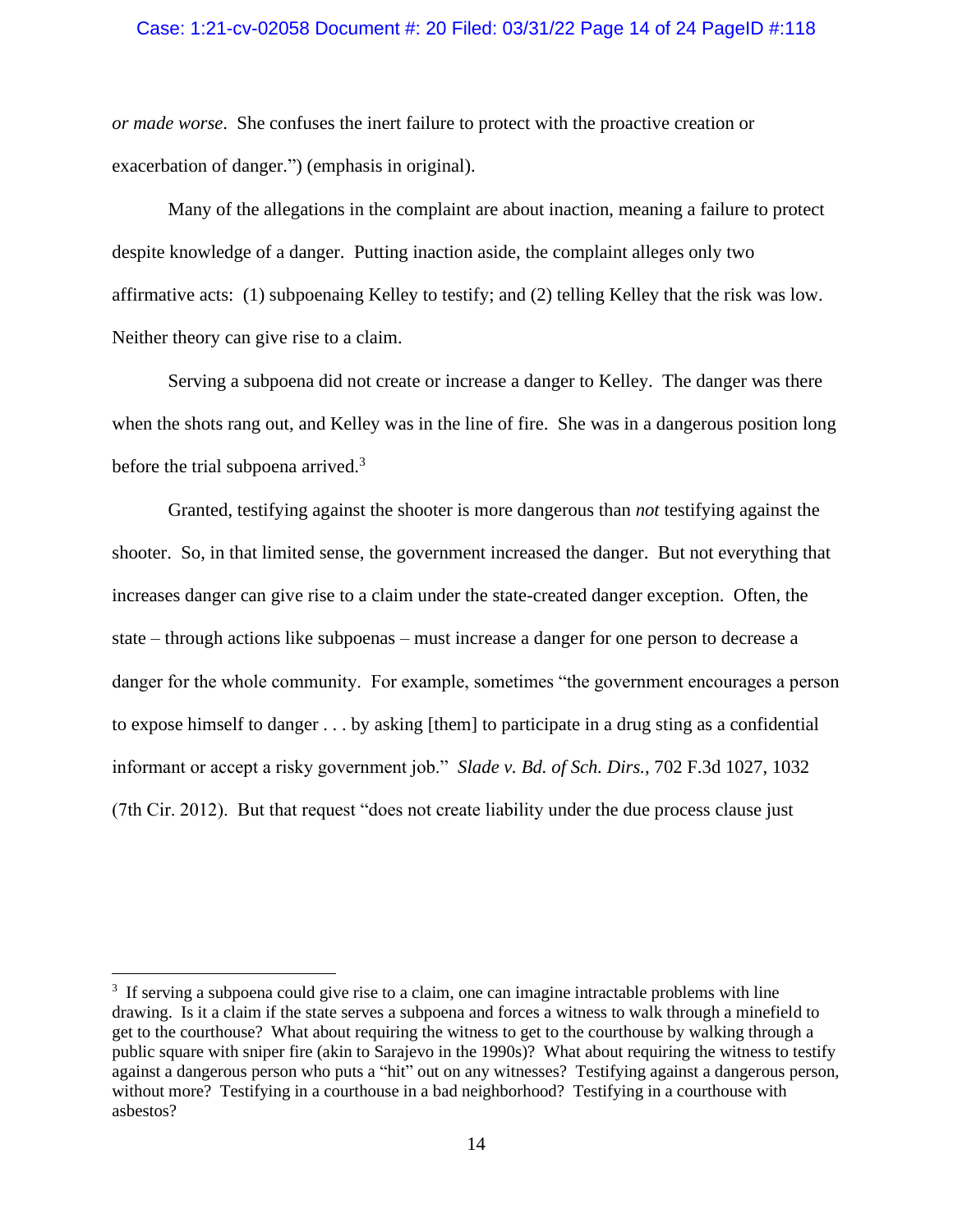### Case: 1:21-cv-02058 Document #: 20 Filed: 03/31/22 Page 15 of 24 PageID #:119

because the danger materializes." *Id.*; *see also Dykema v. Skoumal*, 261 F.3d 701, 705–07 (7th Cir. 2001). 4

Imposing liability on a prosecutor for issuing a subpoena would subvert an essential prosecutorial function, and thus undermine the criminal justice system.<sup>5</sup> For that reason, courts do not apply the state-created danger doctrine to the act of compelling testimony. *See Rivera v. Rhode Island*, 402 F.3d 27, 37 (1st Cir. 2005) ("Issuing a subpoena is also a vital prosecutorial tool. While requiring [the plaintiff's] testimony may in fact have increased her risk, issuance of a subpoena did not do so in the sense of the state created danger doctrine. Every witness involved in a criminal investigation and issued a subpoena to testify in a criminal proceeding faces some risk, and the issuance of a subpoena cannot become the vehicle for a constitutional claim against a state."); *Golian v. N.Y.C. Admin. for Child. Servs.*, 282 F. Supp. 3d 718, 731 (S.D.N.Y. 2017) ("The complaint contains no plausible allegation that Harper's subpoena of [the plaintiff] or any other action encouraged or officially sanctioned DeJesus's attack. Rather, the subpoena served a legitimate function in the [Administration for Children Services'] pursuit of child neglect charges against DeJesus."). It is not the sort of danger that the doctrine has in mind.

<sup>&</sup>lt;sup>4</sup> Maybe it turns on whether there is anything inherently dangerous about what the state is doing. Is the state's action, at its very essence, dangerous? Serving a subpoena is not an inherently dangerous activity, and neither is testifying in a courtroom. But again, line drawing could become tricky, because it depends on how you define the activity in question. Or, maybe it turns in part on the *immediacy* of the danger. *Cf. Reed v. Gardner*, 986 F.2d 1122, 1127 (7th Cir. 1993) ("The dangers presented by drunk drivers are familiar and specific; in addition, the immediate threat of harm has a limited range and duration."). Dropping someone off in the middle of the night in a dangerous neighborhood – without any ability to defend oneself – puts that person in harm's way, right then and there. *See Paine*, 678 F.3d at 511. The same cannot be said for serving a trial subpoena.

<sup>5</sup> Defendants did not raise prosecutorial immunity, so the Court won't reach it. *See Lewis v. Mills*, 677 F.3d 324, 330 (7th Cir. 2012) ("[P]rosecutors are entitled to absolute immunity when they are performing functions – such as determining whether charges should be brought and initiating a prosecution – 'intimately associated with the judicial phase of the criminal process.'") (quoting *Buckley v. Fitzsimmons*, 509 U.S. 259, 270 (1993)).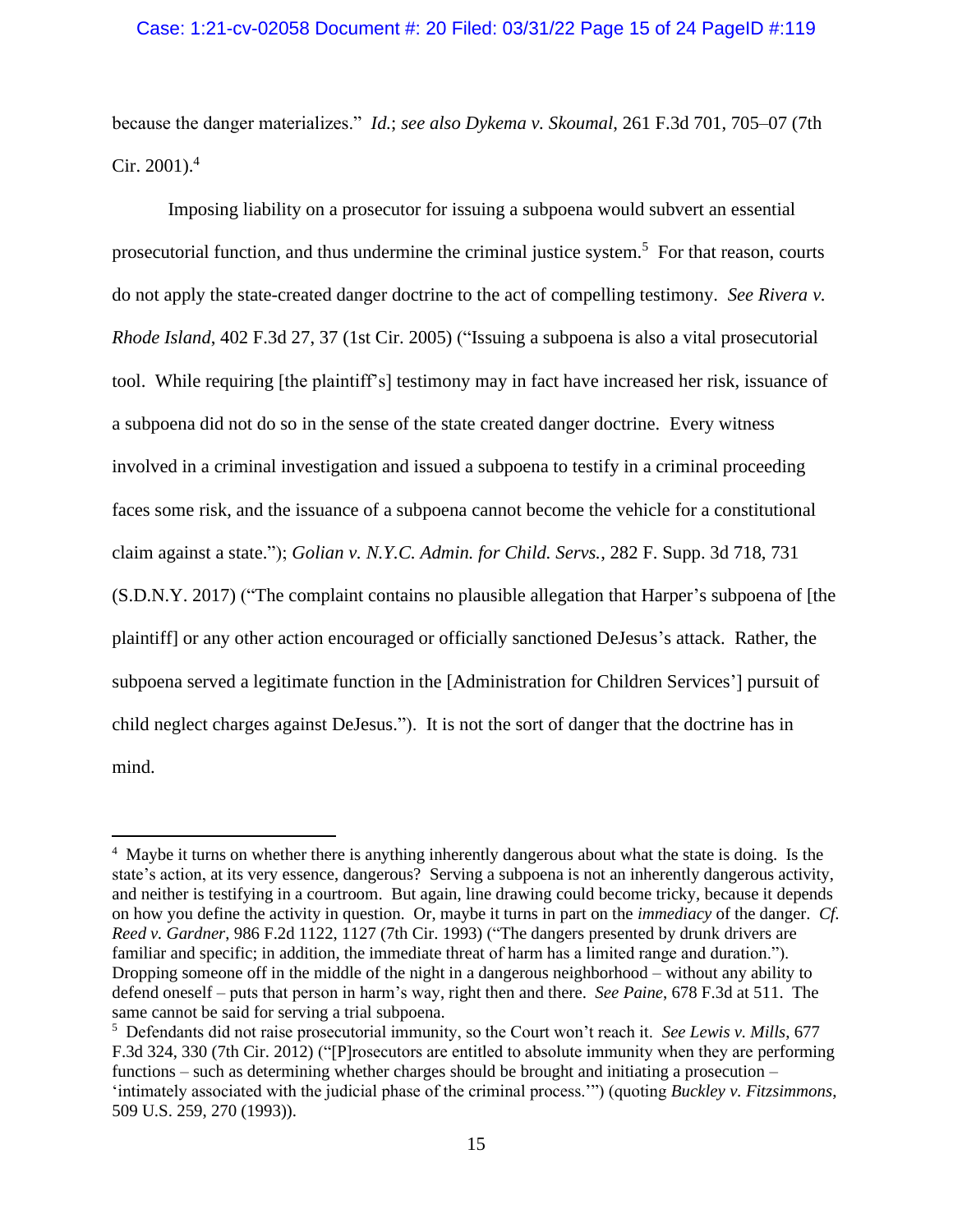#### Case: 1:21-cv-02058 Document #: 20 Filed: 03/31/22 Page 16 of 24 PageID #:120

A watered-down approach – where anything and everything that increases the marginal risk can give rise to a claim against the state – has another major problem. It risks losing sight of the fact that the Constitution is the source of the substantive right. And the Due Process Clause applies only if the state itself is the one who "deprive[s]" the person of life. *See* U.S. Const. amend. XIV, § 1. At some point, an in-for-a-penny, in-for-a-pound approach rests uneasily with the notion that the Due Process Clause is not about private conduct. Holding the state responsible when the incident predominantly involves private conduct will, at some point, stand the Constitution on its head.

The only remaining act is Klegman's alleged statements about the risk of future harm. According to the complaint, Klegman downplayed the danger of testifying. Klegman told Kelley that there was "less than a 1% chance that anything would happen," and that there would be "no retaliation" after Davis's trial.

As other courts have framed the issue, "the pivotal question is whether [the plaintiff] was safe before [defendant's] conduct and unsafe after." *See Spruill as next friend of D.N.S. v. Bd. of Educ.*, 2021 WL 1387949, at \*5 (N.D. Ill. 2021) (Feinerman, J.) (emphasis omitted); *see also Doe*, 782 F.3d at 917 (noting that, in successful state-created danger cases, "the plaintiff was safe, or at least considerably safer, before the police acted than he or she was thereafter").

Fields argues that Klegman's statements about the risk of retaliation impacted Kelley's safety. She relies on a decision from another court in this district. *See Vaughn v. City of Chicago*, 2014 WL 3865838 (N.D. Ill. 2014).

As already explained, *Vaughn* involved a man who got caught in an altercation between two groups on the street while carrying a stick to protect himself. *Id.* at \*1. When the police attempted to break up the fracas, an officer ordered Vaughn to drop the stick, twice. *Id.* Vaughn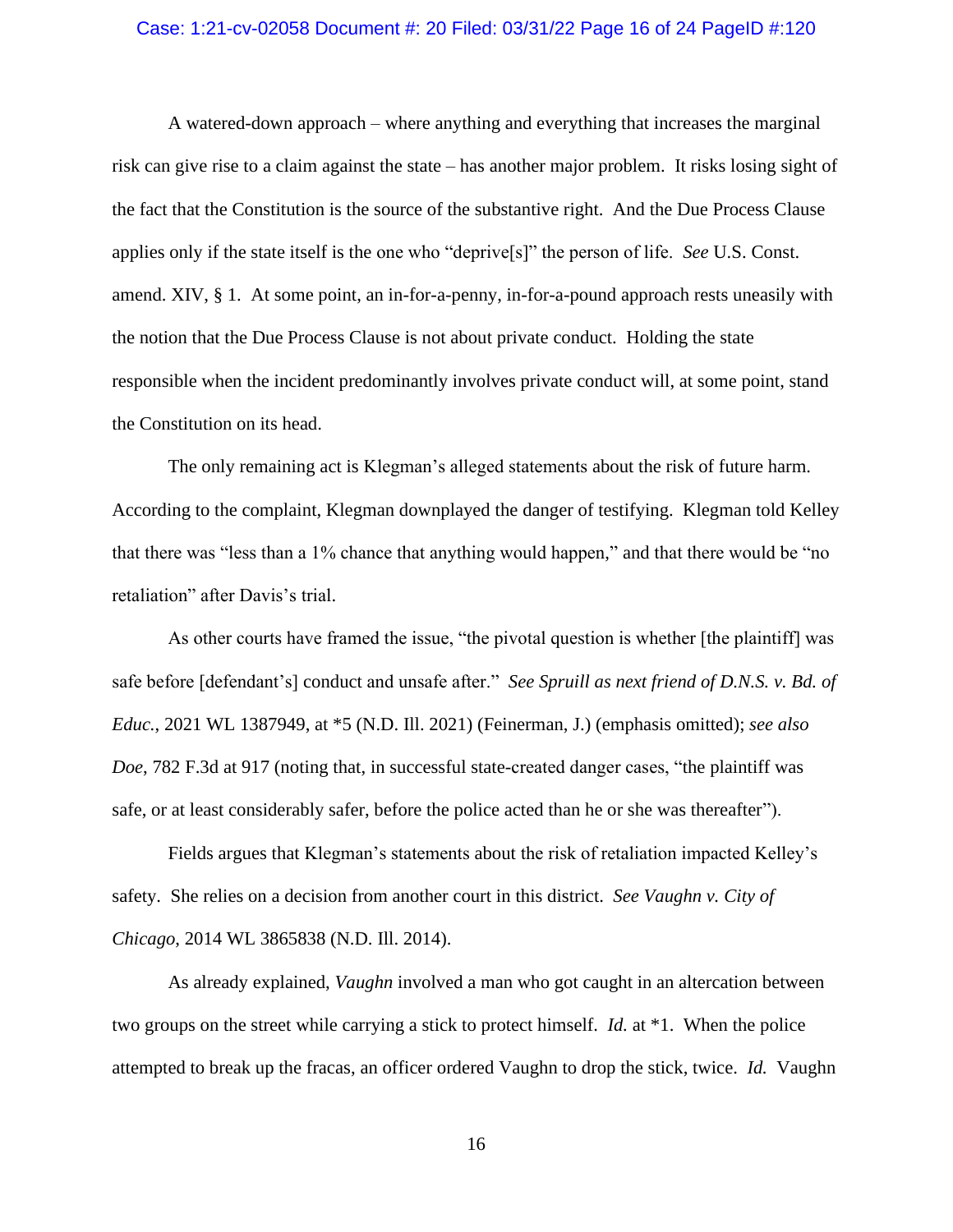#### Case: 1:21-cv-02058 Document #: 20 Filed: 03/31/22 Page 17 of 24 PageID #:121

complied, but after he dropped the stick, another man beat him to death with a baseball bat. *Id.* The officers did nothing to stop the man from killing Vaughn. *Id.*

In denying the defendants' motion to dismiss, the court reasoned that "Vaughn was safer with a stick in his hand than he was after Defendants ordered him to drop it. In simple terms, Defendants made Vaughn an easier target for would-be assailants in the rival group than he otherwise would have been. This marginal increase in risk is sufficient to state a plausible statecreated danger claim." *Id.* at \*3.

*Vaughn* is not remotely similar to the case at hand. *Vaughn* involved officers who pointed a gun and forced a person to drop his defenses. The police rendered him completely defenseless in the face of imminent peril. But here, the police did not prevent Kelley from protecting herself. There was a risk of future harm, but not an immediate one, and the state did not deprive her of self-defense.

The bottom line is that the state did not create the danger. The first gunman created a danger when he shot into the crowd. And the second gunman created a danger when he fired the bullets and prevented Fields from testifying again.

Kelley was in harm's way – twice – but it was not a harm created by the state itself. A private actor created the danger, so the estate has no claim against the state. *See Nelson v. City of Chicago*, 992 F.3d 599, 605 (7th Cir. 2021) ("Here, the danger was created by an armed robber, not by the government, so it is not covered by the doctrine."); *Doe*, 782 F.3d at 918 ("His alleged conduct did not turn a potential danger into an actual one; Doe was in actual danger already."). Kelley was already in harm's way, and the state did not put her there.

Taking a step back, it is worthwhile to look at the big picture, return to the constitutional text, and regain one's bearings. The Due Process Clause provides that "[n]o State shall . . .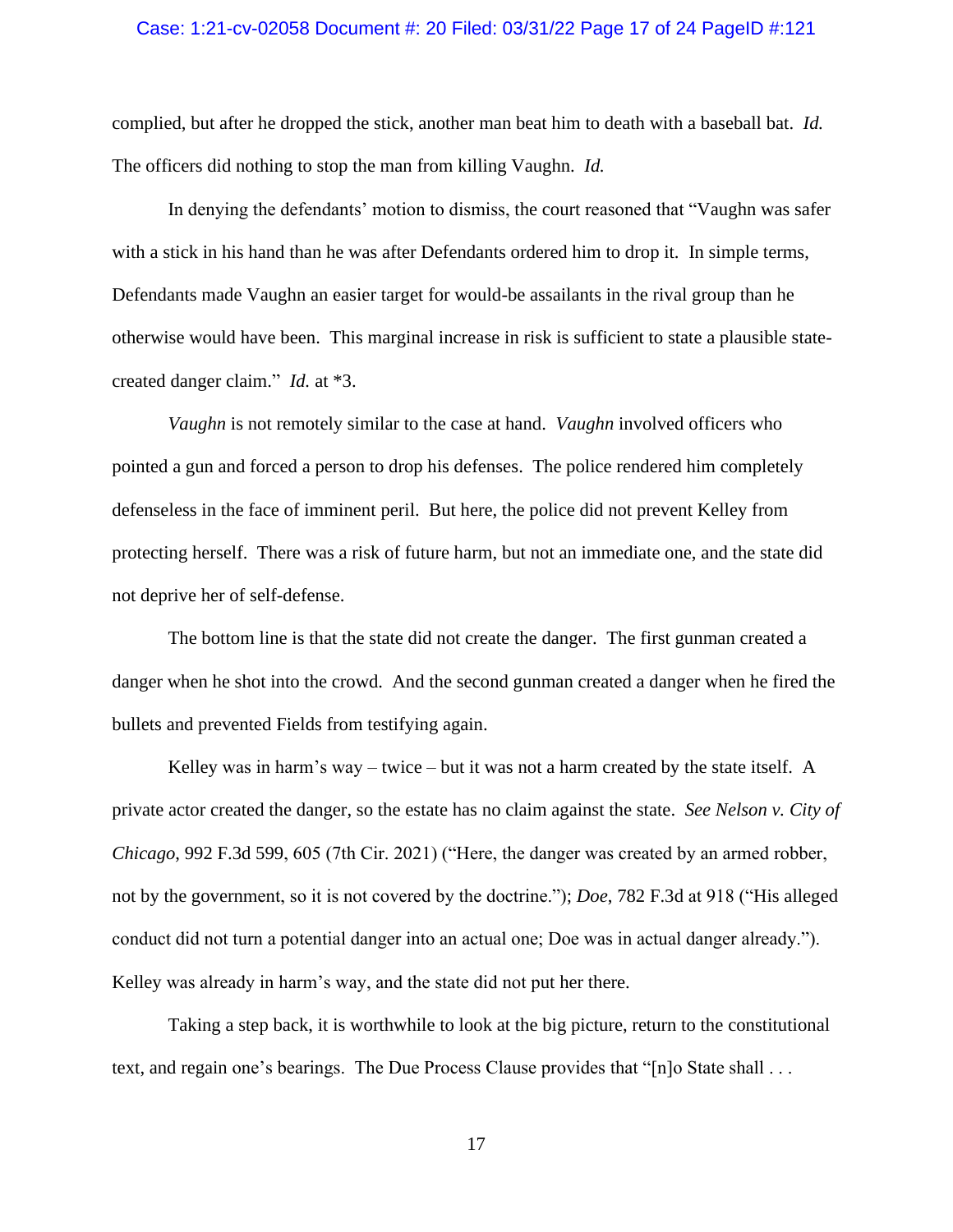#### Case: 1:21-cv-02058 Document #: 20 Filed: 03/31/22 Page 18 of 24 PageID #:122

deprive any person of life, liberty, or property, without due process of law." *See* U.S. Const. amend. XIV, § 1. The state did not "deprive" Kelley of "life" in any meaningful sense. She encountered danger on the streets of Chicago, and faced a continuing danger based on what she saw. The loss of her life was a terrible tragedy, but the state itself did not take her life away.

### **II. Proximate Causation**

The second requirement is causation. The state-created danger doctrine applies only when the government's action was the "proximate cause" of the injury. *See First Midwest Bank*, 988 F.3d at 987.

Proximate causation means that there are limits on holding someone responsible for what happens down the road. "To satisfy the proximate-cause requirement, the state-created danger must entail a foreseeable type of risk to a foreseeable class of persons. A generalized risk of indefinite duration and degree is insufficient." *Id.* (citing *Buchanan-Moore*, 570 F.3d at 828– 29). The danger at issue must be "limited in both time and scope" to qualify. *See Buchanan-Moore*, 570 F.3d at 828; *Reed*, 986 F.2d at 1127; *see also DeShaney*, 489 U.S. at 201 ("[T]he State does not become the permanent guarantor of an individual's safety by having once offered him shelter.").

For example, in *Martinez v. California*, 444 U.S. 277 (1980), the Supreme Court addressed a due process claim about the decision to parole an inmate, who killed someone five months later. The Supreme Court rejected the claim on proximate causation grounds. "Although the decision to release Thomas from prison was action by the State, the action of Thomas five months later cannot be fairly characterized as state action." *Id.* at 284–85. The death was "too remote a consequence of the parole officers' action to hold them responsible under the federal civil rights law," because it was "perfectly clear that not every injury in which a state official has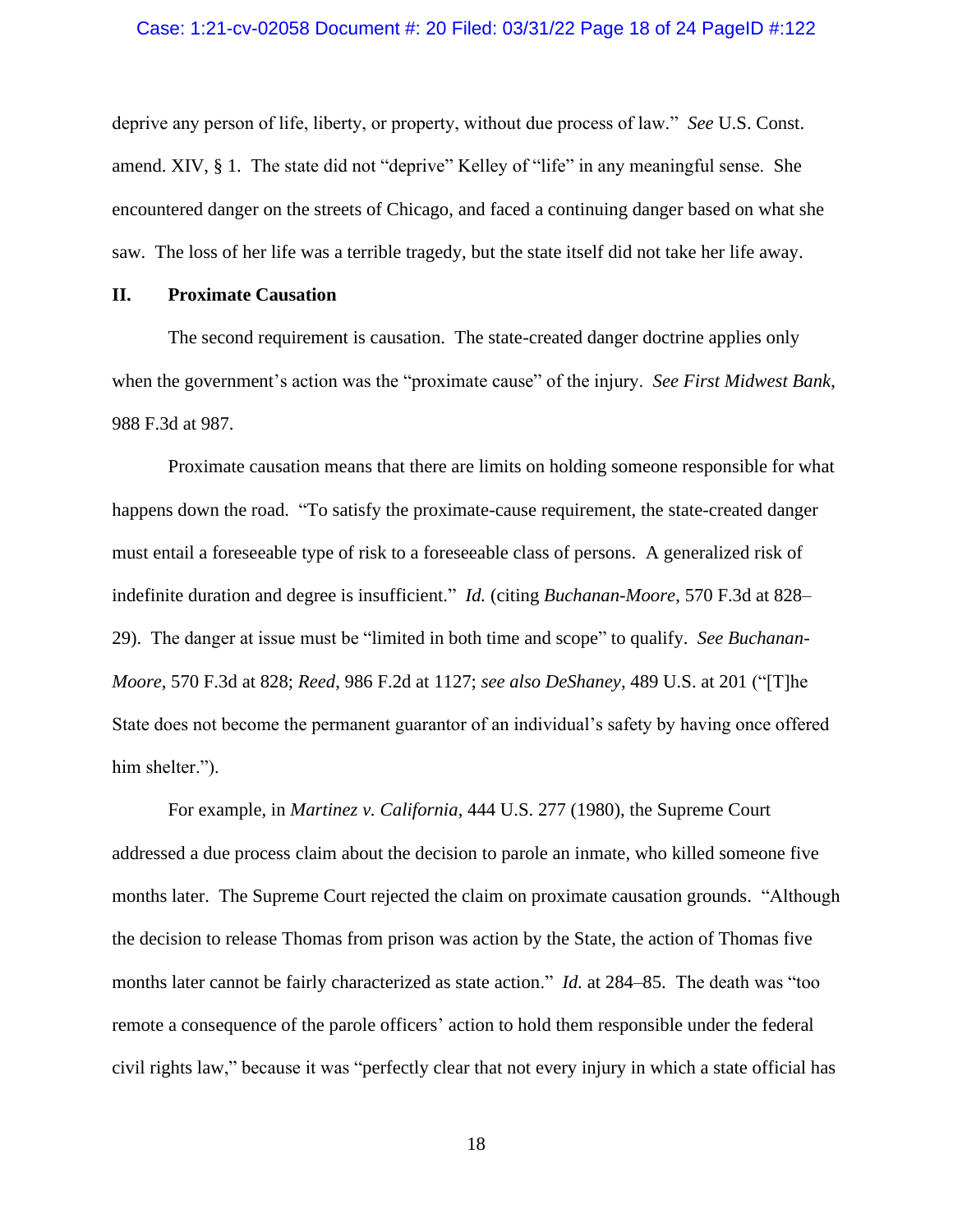### Case: 1:21-cv-02058 Document #: 20 Filed: 03/31/22 Page 19 of 24 PageID #:123

played some part is actionable" under section 1983.<sup>6</sup> *Id.* at 285; *see also DeShaney*, 489 U.S. at 202 (favorably citing *Martinez*, 444 U.S. at 285).

In *Buchanan-Moore*, a mentally ill man with a history of violent attacks was arrested for home invasion. *See Buchanan-Moore*, 570 F.3d at 826. The authorities ultimately released him despite knowing about his violent history, even though he did not have his prescribed medication. *Id.* Less than a month later, he shot and killed the plaintiff. *Id.* The Seventh Circuit affirmed the dismissal of the complaint for lack of proximate causation.

Unlike cases involving the release of drunk drivers, which involve a threat of harm that is "limited in both time and scope," *Buchanan-Moore* involved "no such limiting factors." *Id.* at 828. "[T]he danger was not of limited duration. To the extent Gray posed any foreseeable danger upon his release, it was a danger that was indefinite. Gray's mental illness and propensity for criminal acts existed without temporal boundaries." *Id.* at 829. Without time limits, the death was "simply too remote a consequence of the County's actions to hold the County responsible under the federal civil rights law." *Id.* 

The case at hand falls in the same category. The complaint does not allege facts that support the plausible inference that Klegman proximately caused Kelley's death. The complaint

<sup>6</sup> *Compare Slade v. Board of School Directors of City of Milwaukee*, 702 F.3d 1027, 1033 (7th Cir. 2012) (Posner, J.) ("Shouldn't it be enough to say that it violates the due process clause for a government employee acting within the scope of his employment to commit a reckless act that by gratuitously endangering a person results in an injury to that person? Are there not virtues in simplicity, even in law?"), *with DeShaney*, 489 U.S. at 202 ("But the claim here is based on the Due Process Clause of the Fourteenth Amendment, which, as we have said many times, does not transform every tort committed by a state actor into a constitutional violation."). "Our Constitution deals with the large concerns of the governors and the governed, but it does not purport to supplant traditional tort law in laying down rules of conduct to regulate liability for injuries that attend living together in society. We have previously rejected reasoning that 'would make of the Fourteenth Amendment a font of tort law to be superimposed upon whatever systems may already be administered by the States.'... It is no reflection on either the breadth of the United States Constitution or the importance of traditional tort law to say that they do not address the same concerns." *Daniels v. Williams*, 474 U.S. 327, 332–33 (1986) (rejecting the notion that "all common-law duties owed by government actors were somehow constitutionalized by the Fourteenth Amendment").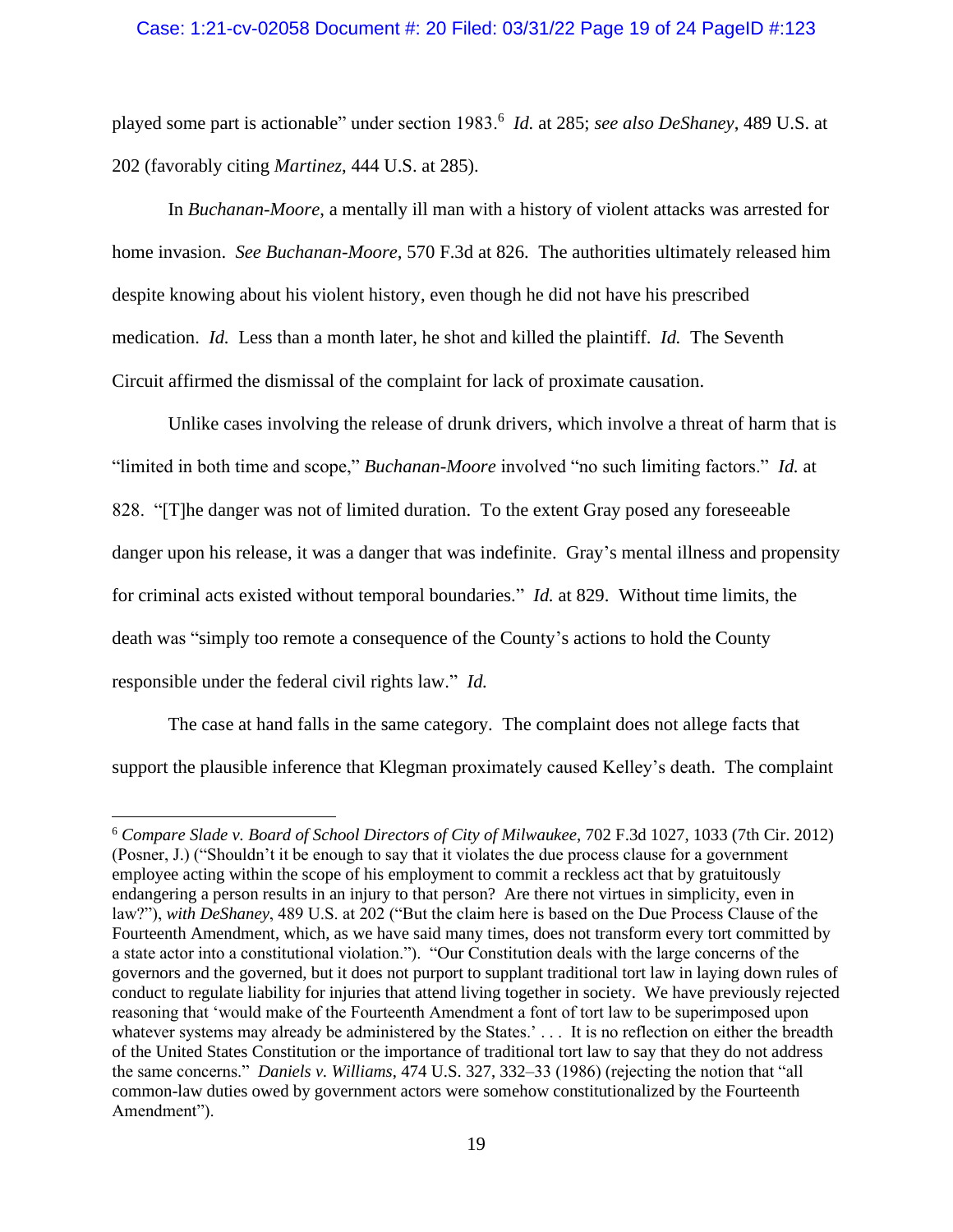#### Case: 1:21-cv-02058 Document #: 20 Filed: 03/31/22 Page 20 of 24 PageID #:124

doesn't specify the exact timing, but it states that "shortly after the trial" in June, Fields and Kelley approached Klegman about police protection. *See* Cplt., at ¶ 10 (Dckt. No. 1). Klegman told Kelley that there was a near zero chance of danger. *Id.* It wasn't until September that an assailant attacked Kelley. *Id.* at ¶ 13.

There is a gap of about three months between Klegman's denial of police protection and Kelley's death. That gap is too long, and the risk too indefinite, to satisfy the requirements of proximate causation.

Like *Buchanan-Moore*, the complaint at hand paints a picture of an ongoing danger of retaliation against Kelley. Such a risk is too attenuated to satisfy the need for proximate causation. *See First Midwest Bank*, 988 F.3d at 987; *Buchanan-Moore*, 570 F.3d at 829. The complaint provides no timeframe for the danger. It could have occurred at any point after Davis's trial.

Proximate causation is especially problematic when the issue involves police intervention. In *Windle v. City of Marion*, 321 F.3d 658 (7th Cir. 2003), the Seventh Circuit addressed the failure of the police to intervene and protect a child from an inappropriate relationship. The Seventh Circuit (albeit at the summary judgment stage) drew attention to the fact that there was no way of knowing if the police could have made a difference. "If Raymer, under Appellant's theory, had not taken the so-called affirmative action of doing nothing and had done something, we have no way of knowing what would have occurred. Indeed, the police might have failed at protecting Chaunce. We therefore have no assurance that the danger would not have existed in the absence of the so-called affirmative action of doing nothing." *Id.* at 662.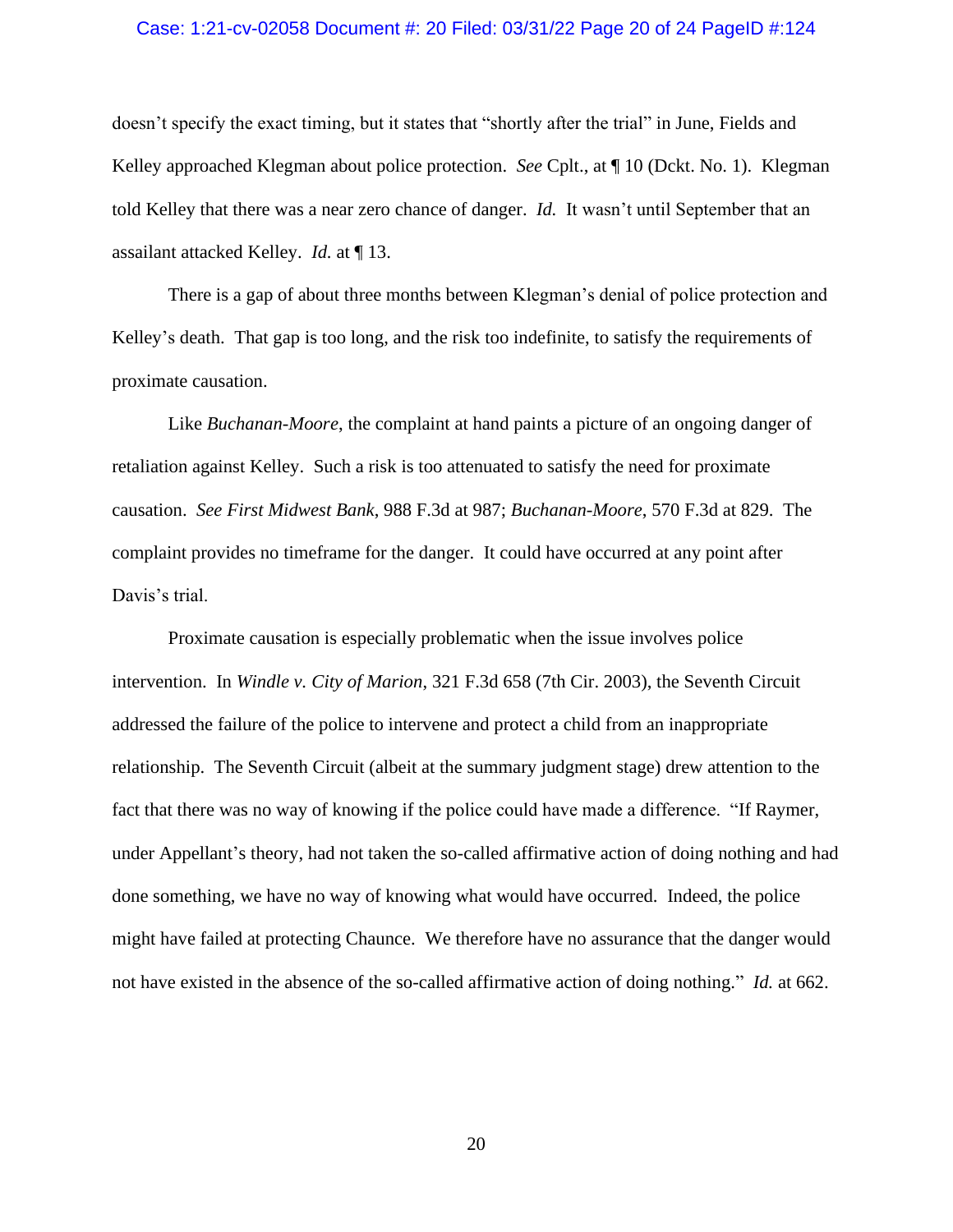### Case: 1:21-cv-02058 Document #: 20 Filed: 03/31/22 Page 21 of 24 PageID #:125

The same principles apply here. The allegations involve a murder that took place months after the victim sought police protection. There is no way to know if police protection would have made any difference.

The passage of time is simply too long, and the connection is too attenuated. At its core, the complaint alleges a "risk of indefinite duration and degree," which cannot give rise to a claim.<sup>7</sup> *See First Midwest Bank*, 988 F.3d at 987.

#### **III. Egregious Behavior**

The third and final element is the requirement that the state's conduct "shocks the conscience." *King*, 496 F.3d at 818. Here, the decision to compel a witness to testify, and the decision not to provide ongoing police protection, does not shock the conscience.

"Only the most egregious official conduct will satisfy this stringent inquiry. Making a bad decision, or even acting negligently, does not suffice to establish the type of conscienceshocking behavior that results in a constitutional violation." *Johnson*, 936 F.3d at 708 (quoting *Jackson v. Indian Prairie Sch. Dist. 204*, 653 F.3d 647, 654–55 (7th Cir. 2011)).

Conscious-shocking conduct "requires a culpable state of mind equivalent to deliberate indifference," which is also described as "criminal recklessness." *Est. of Her*, 939 F.3d at 876; *Flint v. City of Belvidere*, 791 F.3d 764, 770 (7th Cir. 2015) ("[S]uffice it to say: governmental

 $7$  On a related note, a traditional tort doctrine is intervening or superseding cause. A cause is superseding when "it is a 'cause of independent origin that was not foreseeable.'" *See Staub v. Proctor Hosp.*, 562 U.S. 411, 420 (2011) (quoting *Exxon Co., U.S.A. v. Sofec, Inc.*, 517 U.S. 830, 837 (1996)). Sometimes criminal acts are superseding causes that break the chain of causation. The Seventh Circuit has "recognized, consistently with the Restatement (Third) of Torts, that although 'criminal acts are not superseding causes *per se*[,] . . . acts that are either criminal or intentionally tortious . . . are more likely to be adjudged superseding causes." *See Kemper v. Deutsche Bank AG*, 911 F.3d 383, 393 (7th Cir. 2018) (quoting *Scottsdale Ins. Co. v. Subscription Plus, Inc.*, 299 F.3d 618, 620 (2002)); *see also* Restatement (Third) of Torts § 34, cmt. e. Courts typically apply the state-created danger doctrine without getting into whether the case involves a crime that could be a superseding cause. *See, e.g.*, *Paine v. Cason*, 678 F.3d 500, 511 (7th Cir. 2012). The parties at issue here haven't raised the issue, so the Court won't reach it.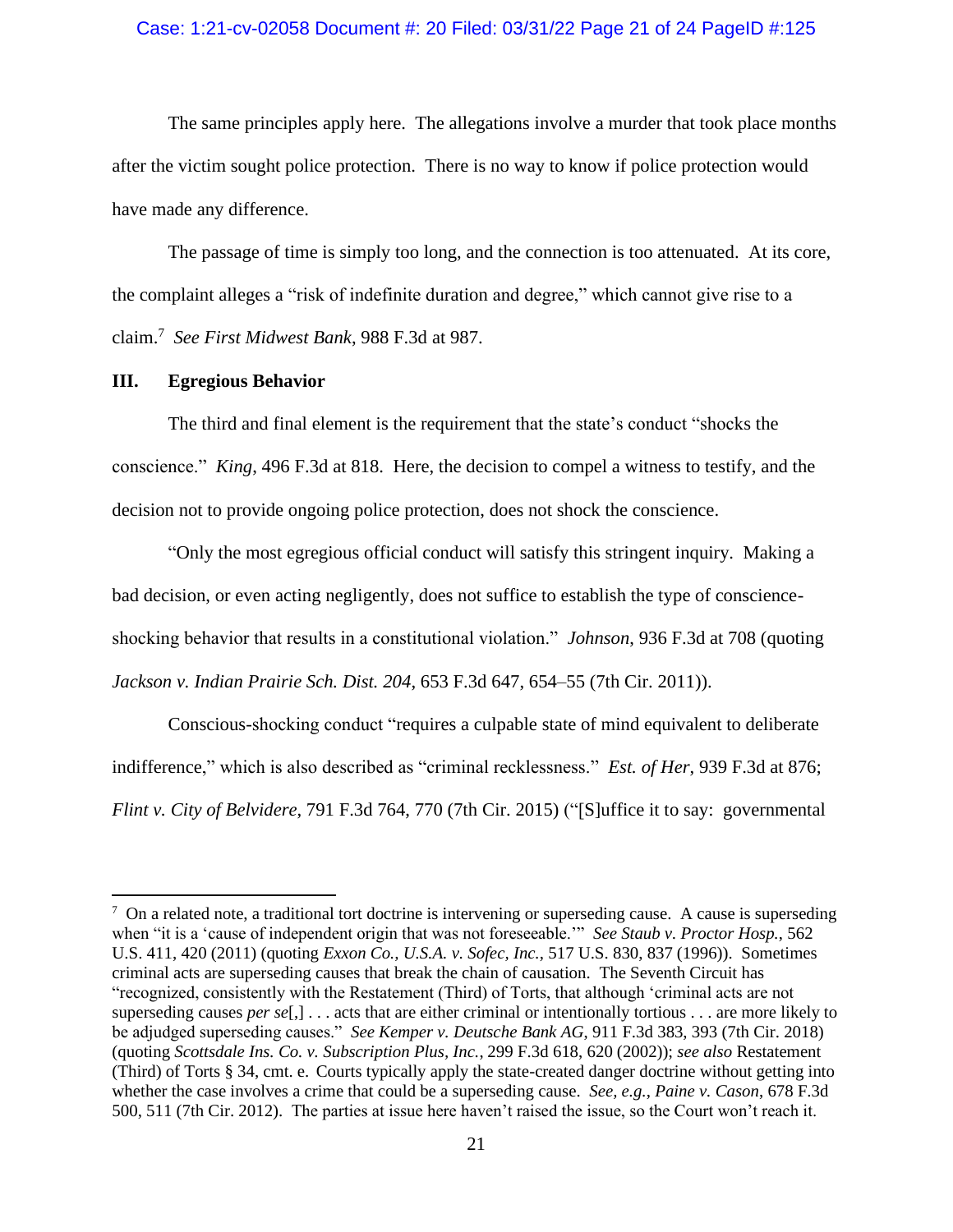#### Case: 1:21-cv-02058 Document #: 20 Filed: 03/31/22 Page 22 of 24 PageID #:126

defendants must act with a *mens rea* akin to criminal recklessness for constitutional liability to attach."). The "standard lacks precise measurement," but "only conduct falling towards the more culpable end of the tort law spectrum of liability will be found to shock the conscience." *Jackson*, 653 F.3d at 655. Wherever the line is, the conduct must be way over the line.

The conduct at issue in this case falls far short of that standard. Serving a subpoena is not shocking behavior. In fact, it is routine – it is part of daily life for prosecutors. Subpoenaing a witness to testify against a dangerous person is not unusual. It is how prosecutors do their jobs, and it is how the state enforces the criminal laws. The state couldn't convict dangerous people without compelling testimony against dangerous people.

Trial subpoenas are a bread-and-butter part of every criminal trial. The criminal justice system requires witnesses, and the testimony of witnesses requires subpoenas. Forcing people to testify – often against their will, and sometimes against their best interests – is a necessary part of our system of justice. Making prosecutors think about tort liability when issuing subpoenas may not bring the wheels of justice to a screeching halt. But they would turn a lot slower, to the detriment of the public at large.

Failing to tell the witness what the prosecutor learned is not shocking, either. Criminal defendants routinely file motions for a new trial. And criminal defendants typically don't want witnesses to testify against them. It does not shock the conscience that the prosecutor did not pass along regular updates about ongoing litigation.

The denial of a request for police protection does not shock the conscience, either. Law enforcement has a limited ability to offer protection to witnesses who testify in their criminal trials. Deciding who deserves what protection – and for how long – is a sensitive area that is reserved for the judgment of the executive branch. *See Collins v. City of Harker Heights*, 503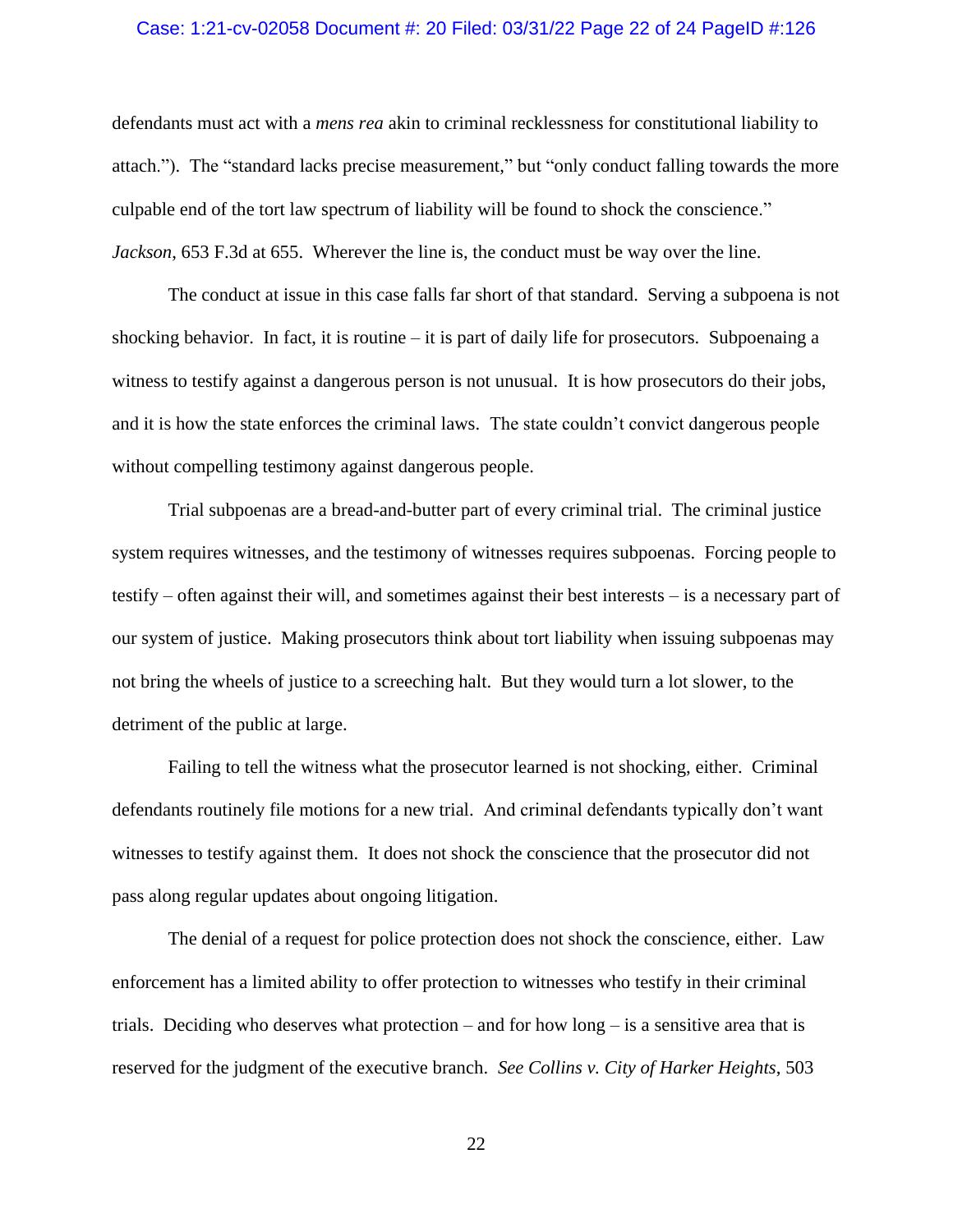## Case: 1:21-cv-02058 Document #: 20 Filed: 03/31/22 Page 23 of 24 PageID #:127

U.S. 115, 128–29 (1992). "[R]ecognition of a constitutional right to adequate police protection and other public assistance would place federal judges in control of much of the apparatus of government. . . . Were liability under federal law allowed to be imposed in such cases, federal judges would become deeply involved in the allocation of public funds and services, a task for which guidance can't be found in the Constitution. The judges would be at large, usurping traditional legislative and executive functions." *Slade*, 702 F.3d at 1031.

A right to police protection would put courts in charge of allocating public resources, a responsibility entrusted to the executive branch. "Such a right would be impractical. The federal courts would have to decide how much money each state and every local community would be required to allocate to protection of life, limb, and property. They would have to decide how much money must be appropriated for police and prosecutors and prisons, how police resources should be deployed across neighborhoods, the minimum length of state prison sentences, when if ever probation or parole should be substituted for imprisonment or a prison sentence suspended, and which state prisoners should be allowed to serve part or all of their sentences in halfway houses, at home, or on work release." *See Sandage*, 548 F.3d at 596.

And it wouldn't stop there. Potential dangers lurk everywhere. "The federal courts would fix the speed limits on state highways, prescribe the lighting on state streets, regulate fire departments, public hospitals, and paramedic services." *Id.*; *see also [Tuffendsam](https://1.next.westlaw.com/Link/Document/FullText?findType=Y&serNum=2005335661&pubNum=506&originatingDoc=Ia0c7d418ba0b11ddb5cbad29a280d47c&refType=RP&fi=co_pp_sp_506_1126&originationContext=document&transitionType=DocumentItem&ppcid=e304c3bccb3b4481a231de86fab2e1b8&contextData=(sc.UserEnteredCitation)#co_pp_sp_506_1126) v. Dearborn Cnty. Bd. of Health,* 385 F.3d 1124, [1126–27](https://1.next.westlaw.com/Link/Document/FullText?findType=Y&serNum=2005335661&pubNum=506&originatingDoc=Ia0c7d418ba0b11ddb5cbad29a280d47c&refType=RP&fi=co_pp_sp_506_1126&originationContext=document&transitionType=DocumentItem&ppcid=e304c3bccb3b4481a231de86fab2e1b8&contextData=(sc.UserEnteredCitation)#co_pp_sp_506_1126) (7th Cir. 2004) ("But the root objection to cases of this kind, as noted by the district judge, is simply the infeasibility of judicial review of law enforcement. . . . [It] would place the federal courts in control of sanitation in Dearborn County, Indiana, responsible for telling the County's public health officers how to allocate their limited time and money among the various public health problems clamoring for their attention. Judge